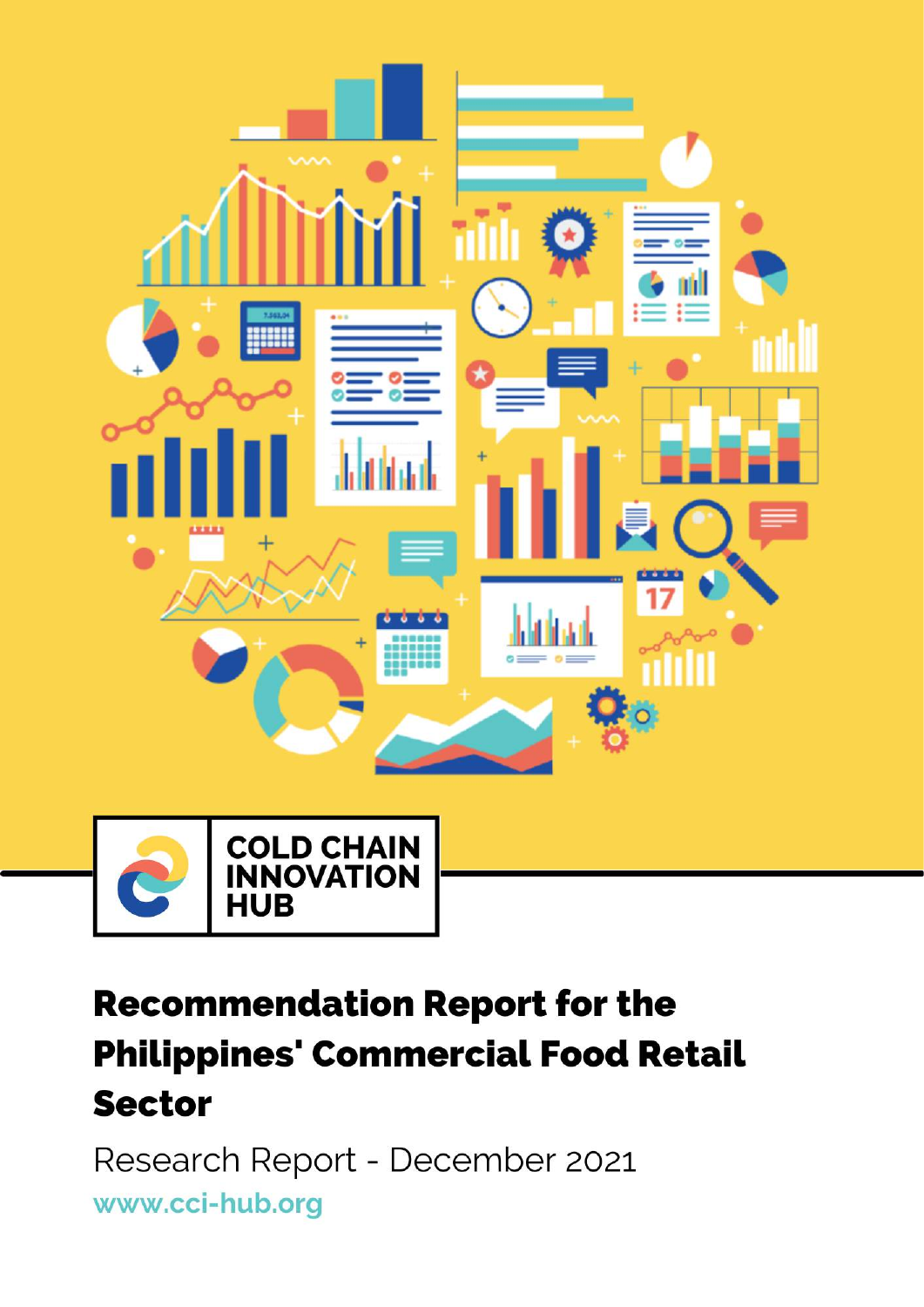## <span id="page-1-0"></span>**About the Cold Chain Innovation Hub**

The [Cold Chain Innovation Hub](https://cci-hub.org/) (CCI-Hub) is the official platform for the "Global Partnership for Improving the Food Cold Chain in the Philippines" project. It serves as the project's central ecosystem of technical resources, training, knowledge sharing and stakeholder collaboration.

The "Global Partnership for Improving the Food Cold Chain in the Philippines" project aims to identify, develop and stimulate the application of low-carbon, energy-efficient refrigeration technologies and business practices throughout the food cold chain to increase food safety and food security.

The project is being implemented by the United Nations Industrial Development Organization (UNIDO) together with the Department of Environment and Natural Resources of the Philippines (DENR). It is funded by US\$2 million from the Global Environment Facility (GEF), with US\$25 million in co-financing (in-kind, grants and loans).

The Philippines' Technical Education and Skills Development Authority (TESDA) serves as the official host of the physical CCI-Hub space at its Regional Training Center - National Capital Region in Metro Manila.

To receive all project updates, announcements, event notifications, research and more, sign up for the official project newsletter [here](https://cci-hub.org/newsletter/).

To see our previous market research reports, click here.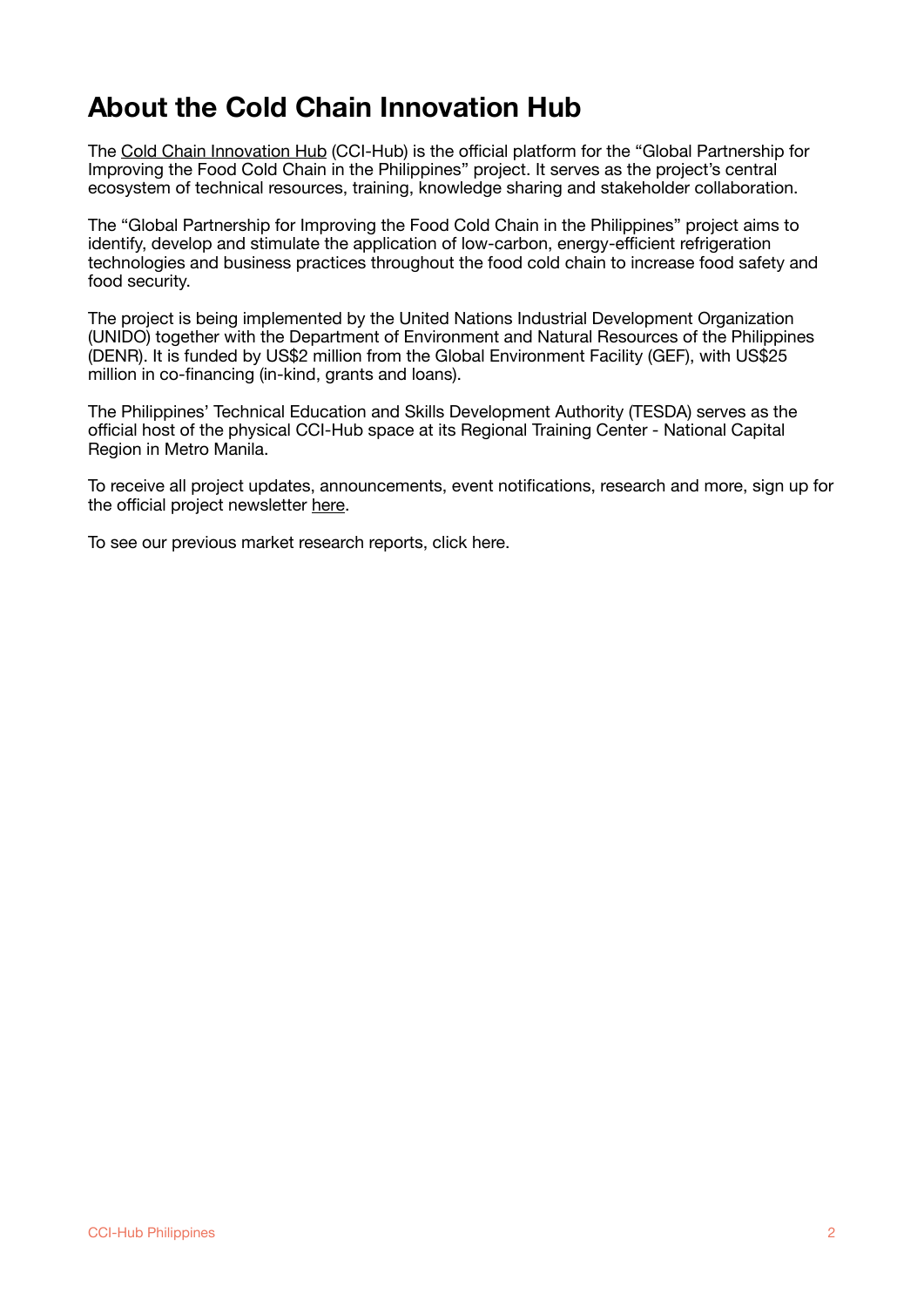## <span id="page-2-0"></span>**Acknowledgments**

We would like to say a special thank you to the management team and staff at Royal Duty Free [Shops](https://royalsubic.com/) for their willingness to participate in this case study and their effort and transparency in supplying us with their data, feedback and support.

In addition, we would like to thank the management team and staff at Cold Front Technologies [Asia](https://coldfront.com.ph/) for their cooperation and willingness to share their expertise for the benefit of the CCI-Hub project.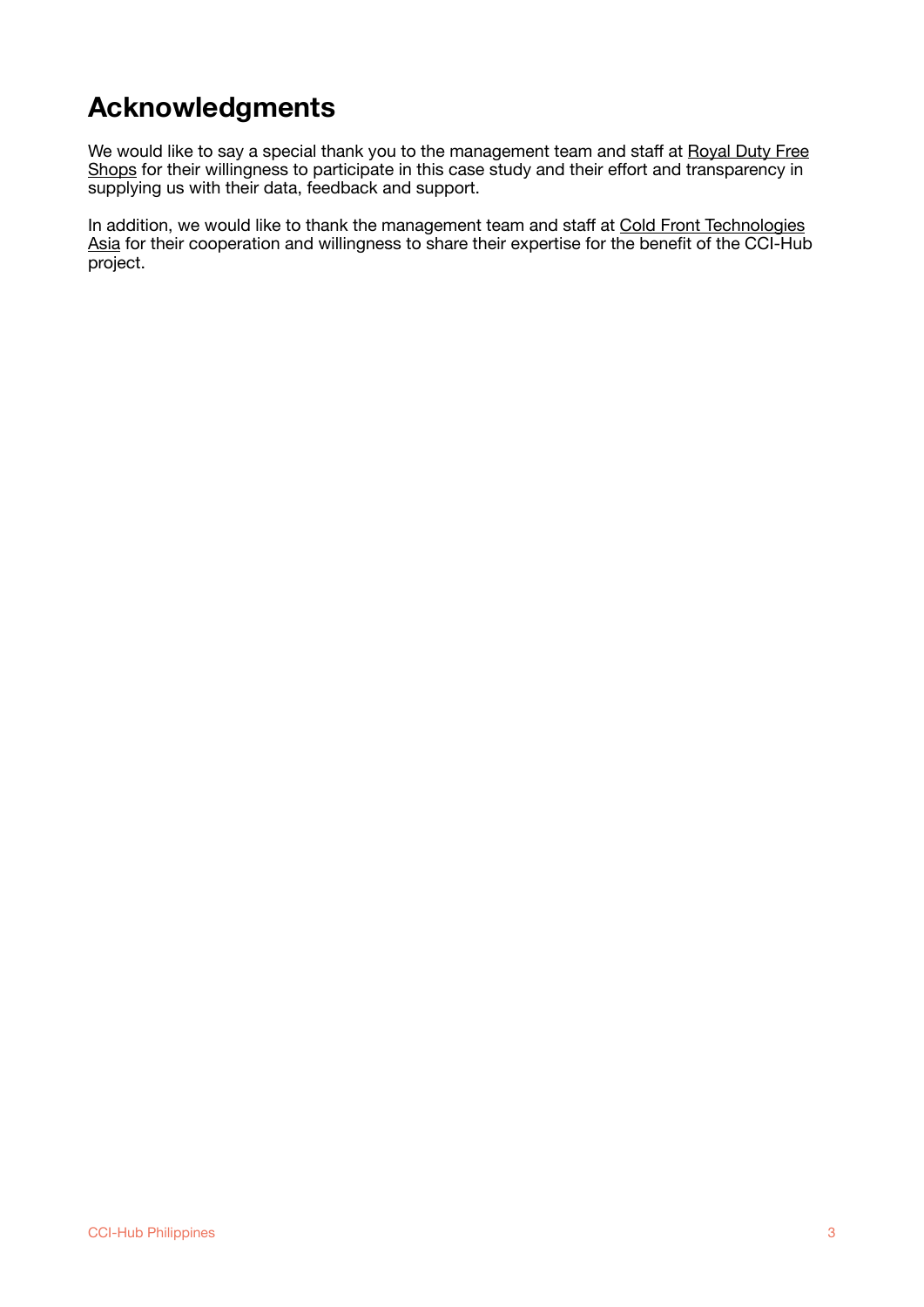## <span id="page-3-0"></span>**Introduction**

#### The problem: Decoupling cold chain development from emissions

On April 15, 2021, the Philippines officially submitted its [pledge to the United Nations](https://www4.unfccc.int/sites/ndcstaging/PublishedDocuments/Philippines%20First/Philippines%20-%20NDC.pdf) to reduce its greenhouse gas emissions trajectory by 75% by 2030. And then on October 13, it [announced](https://pod.emb.gov.ph/wp-content/uploads/2021/10/DAO_2021-31_Chemical-Control-Order-for-HFCs.pdf) that it would reduce the importation and use of HFC refrigerants by 80% by 2045.

At the same time, the Philippines aims to increase the demand for cold storage by 10-15% [annually](https://cci-hub.org/wp-content/uploads/2021/09/10-page-Executive-Summary-of-the-Cold-Chain-Industry-Roadmap.pdf)  $-$  or around 50,000 pallets per year  $-$  for the next few years.

In addition, small-scale cold chain infrastructure is urgently needed in rural areas to support agricultural, fishery and live stock farmers where, in some cases, post-harvest food loss reached [as high as 75%](https://youtu.be/I4wlaaMRvFU?t=546) during the worst periods of the COVID-19 pandemic.

On top of this, the Philippines suffers from some of the highest costs of electricity in Southeast Asia and continues to be battered by increasingly violent typhoons and other extreme weather events every year.

If the Philippines is to develop its food cold chain infrastructure while at the same time minimizing greenhouse gas emissions from energy use, refrigerant leaks and food loss, then it needs to decouple the growth of its food cold chain industry from growth in emissions.

This can be done by deploying energy efficient and environmentally sustainable cooling technologies in all food cold chain sectors — from post-harvest cold rooms to refrigerated trucks and cold storage distribution centers, supermarkets and grocery stores.

In addition, this deployment needs to happen as soon as possible. Not doing so risks ensuring an additional amount of committed emissions for the Philippines for the next decade or more from the unrestrained deployment of business-as-usual cold chain equipment.

#### The opportunity: HFC-free refrigeration and energy efficiency

Over the past decade, in the commercial food retail industry around the world (i.e. grocery and convenience stores, supermarkets and hypermarkets), HFC-free refrigeration systems are quickly emerging as the most environmentally sustainable and energy efficient alternative to traditional cold chain equipment.

These technologies use natural refrigerants and are being installed on a large scale by the world's leading commercial food retailers such as Whole Foods in the U.S., Lawson in Japan, METRO in Europe and Woolworths in Australia, among many others.

In this report, we examine a case study of the first natural refrigerant-based water loop refrigeration system installed in the commercial food retail sector in the Philippines. We provide background on the decision making process made by the management team, detail the installation process and analyze energy consumption data.

Based on this analysis, we provide practical considerations on installation, maintenance and safety as well as rough energy performance benchmarks and comparisons to global best practice figures.

We also provide our specific recommendations on how to progress towards decoupling cold chain growth from emissions in this sector of the Philippines food cold chain through the use of these technologies going forward.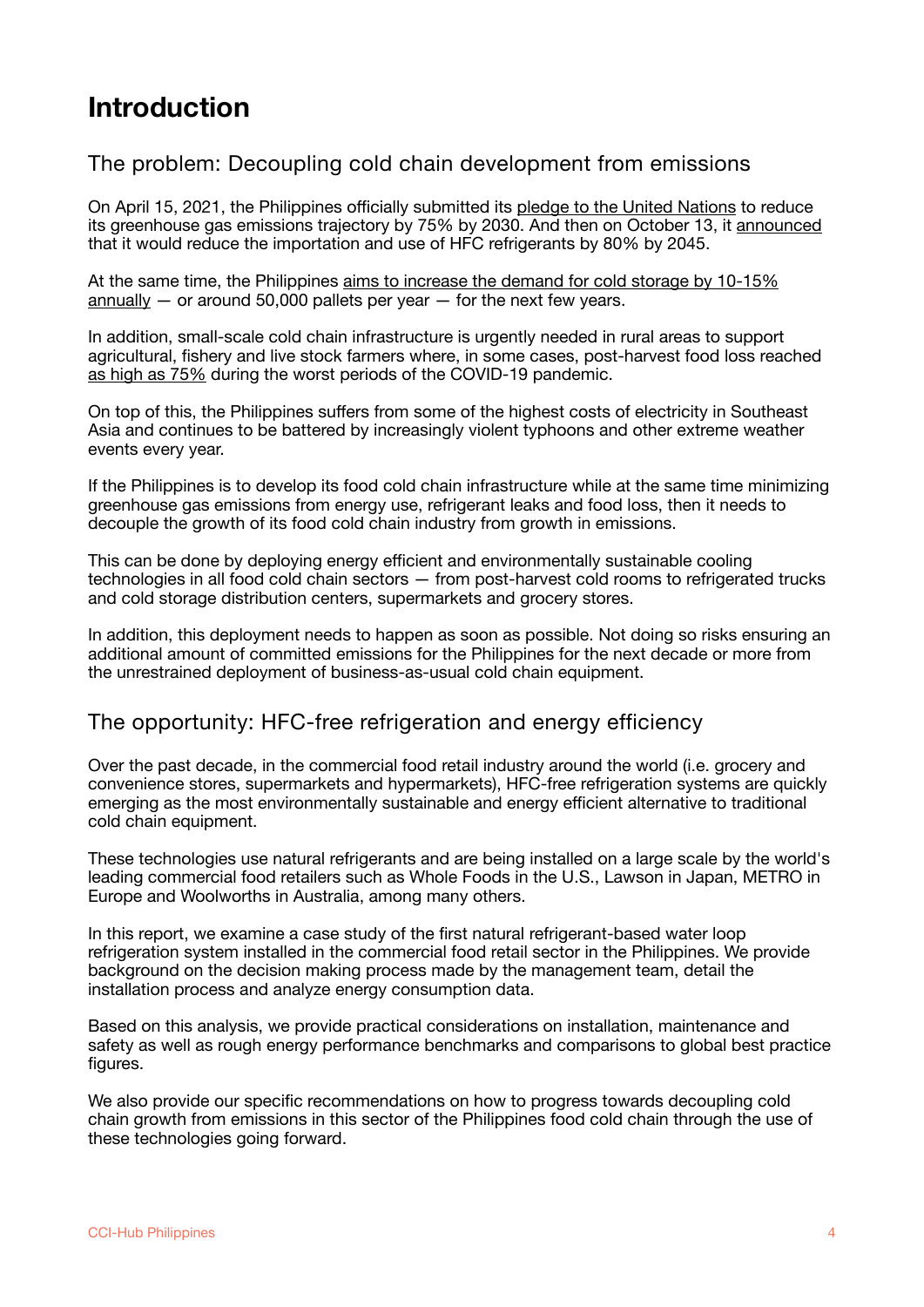## <span id="page-4-0"></span>**Table of contents**

| About the Cold Chain Innovation Hub                                             | $\overline{2}$ |
|---------------------------------------------------------------------------------|----------------|
| Acknowledgments                                                                 | 3              |
| Introduction                                                                    | 4              |
| Table of contents                                                               | 5              |
| <b>Executive summary</b>                                                        | 6              |
| Royal Duty Free Shops case study                                                | $\overline{7}$ |
| <b>About Royal Duty Free Shops</b>                                              | 7              |
| Aging equipment, frequent breakdowns and high maintenance costs                 | 8              |
| The first R290 water loop refrigeration system in the Philippines               | 9              |
| The installation process                                                        | 10             |
| Preparation and planning                                                        | 11             |
| Installation, testing and commissioning of the water loop system                | 12             |
| Dismantling, installation, testing and commissioning of the new display shelves | 13             |
| Data collection and analysis                                                    | 15             |
| Installing electrical sub-meters                                                | 15             |
| Analyzing energy consumption data                                               | 16             |
| Average energy consumption per day in line with expectations                    | 17             |
| Average energy consumption around 18.5% less than previous system               | 17             |
| Benchmarking electrical energy intensity                                        | 18             |
| Learn more                                                                      | 19             |
| Carbon emissions from a supermarket's perspective                               | 19             |
| Other HFC-free and energy efficient equipment options                           | 20             |
| Technology selection considerations                                             | 21             |
| Additional sources and citations                                                | 23             |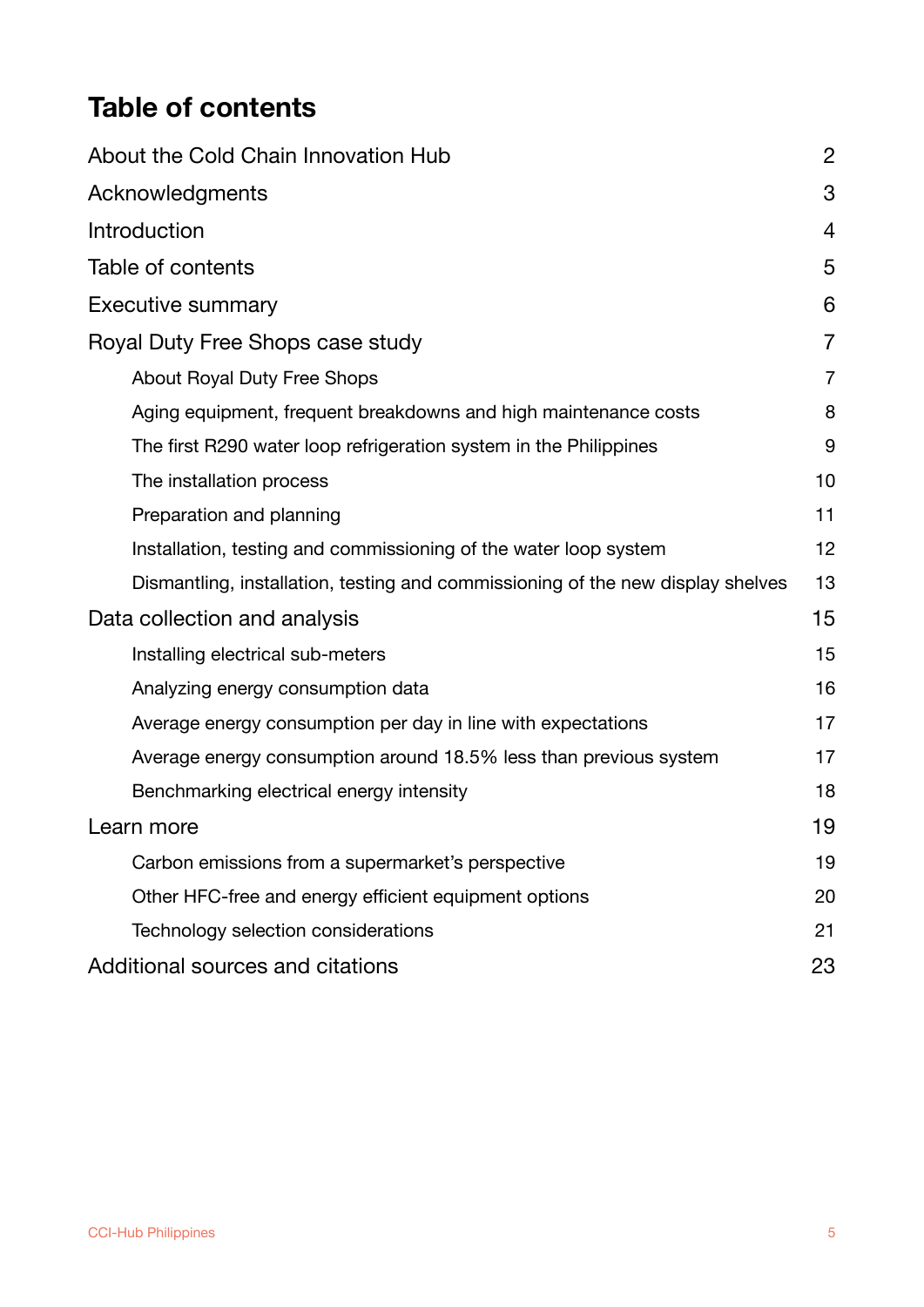## <span id="page-5-0"></span>**Executive summary**

#### Key recommendations

Here are our key industry recommendations based on the research conducted for this report and on our case study analysis of Royal Duty Free Shops:

- **If you are a commercial food retail business operator:** Consider making your next purchase HFC-free refrigeration systems that are energy efficient. By doing this, you can reduce your business' risk and exposure to volatile environmental regulations and electricity prices.
- **If you are a financial institution:** Consider investing in projects that use HFC-free and energy efficient refrigeration systems. By doing this, you can expect to have a quick return on your investment and increase the environmental sustainability ratio of your portfolio.
- **If you are an HVAC&R technician or engineer:** Consider joining a class on installing, maintaining and operating the latest HFC-free and energy efficient refrigeration systems. By doing this, you can ensure that your skills are up-to-date in a quickly growing field with a high demand for skilled, trained and certified technicians.

#### Key facts and figures

Here are the key facts and figures that we have learned based on the research conducted for this report and on our case study analysis on Royal Duty Free Shops:

- **Energy use benchmark:** Royal Duty Free Shops' supermarket is achieving an estimated electrical energy intensity of around 216kWh per square meter of sales area per year
- **Reduced average energy use:** Royal Duty Free Shops' R290 water loop refrigeration system is consuming an average of 741.35kWh of electricity per day (18.5% less than the estimated 909.49kWh average daily energy consumption of its previous R404a plug-in equipment)
- **Reduced maintenance costs:** Royal Duty Free Shops' R290 water loop refrigeration system has reduced overall refrigeration system maintenance costs and the additional heat load on its air-conditioning system costs by eliminating indoor heat emission.
- **Reduced global warming potential:** Royal Duty Free Shops' refrigeration system uses a refrigerant that has a global warming potential value of 3 per kg (99.9% less than its previous system which used R404a, an HFC refrigerant which has a global warming potential value of 3,922)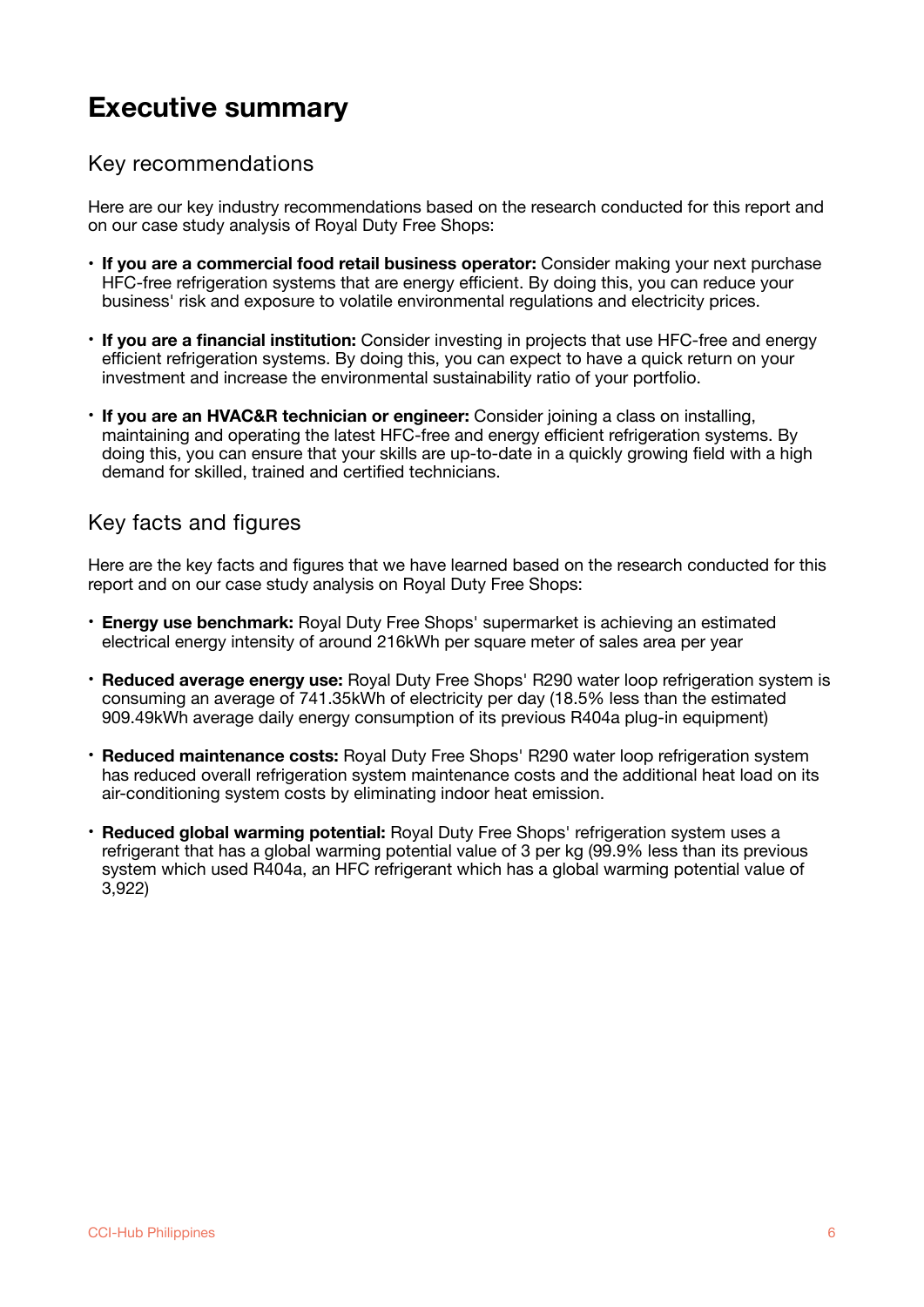## <span id="page-6-0"></span>**Royal Duty Free Shops case study**

In the following sections, we introduce Royal Duty Free Shops, the food retail and business that has installed the first R290 water loop refrigeration system in the Philippines.

We provide background on the project and detail the installation process. Through this, we aim to provide other retailers with practical considerations on installing and operating these types of systems at their own stores.

### <span id="page-6-1"></span>**About Royal Duty Free Shops**

Royal Duty Free Shops is a Philippine-based retail business. It was established in 1993 when it opened its first supermarket in Subic Bay in Zambales province.

Subic Bay is shorthand for the Subic Special Economic and Freeport Zone. The area served as the largest United States military naval base in Asia until 1991. Following the volcanic eruption of Mt. Pinatubo that year, the area was returned to the Philippine government and converted into commercial use. Royal Duty Free Shops' first supermarket was opened in the same building that served as the old United States navy commissary.



Royal Duty Free Shops flagship store in Subic Bay Freeport Zone, Zambales province, Philippines

Today, the Royal Duty Free Shops brand has gained a loyal following of customers who travel from within the Philippines, specifically to its Subic Bay flagship supermarket, to browse its unique offering of products. It sells a mix of imported and local goods, food, beverages and produce and has an annual sales revenue of around \$57 million USD.



Multiple search results for "Royal Duty Free Shops Subic Bay" on Youtube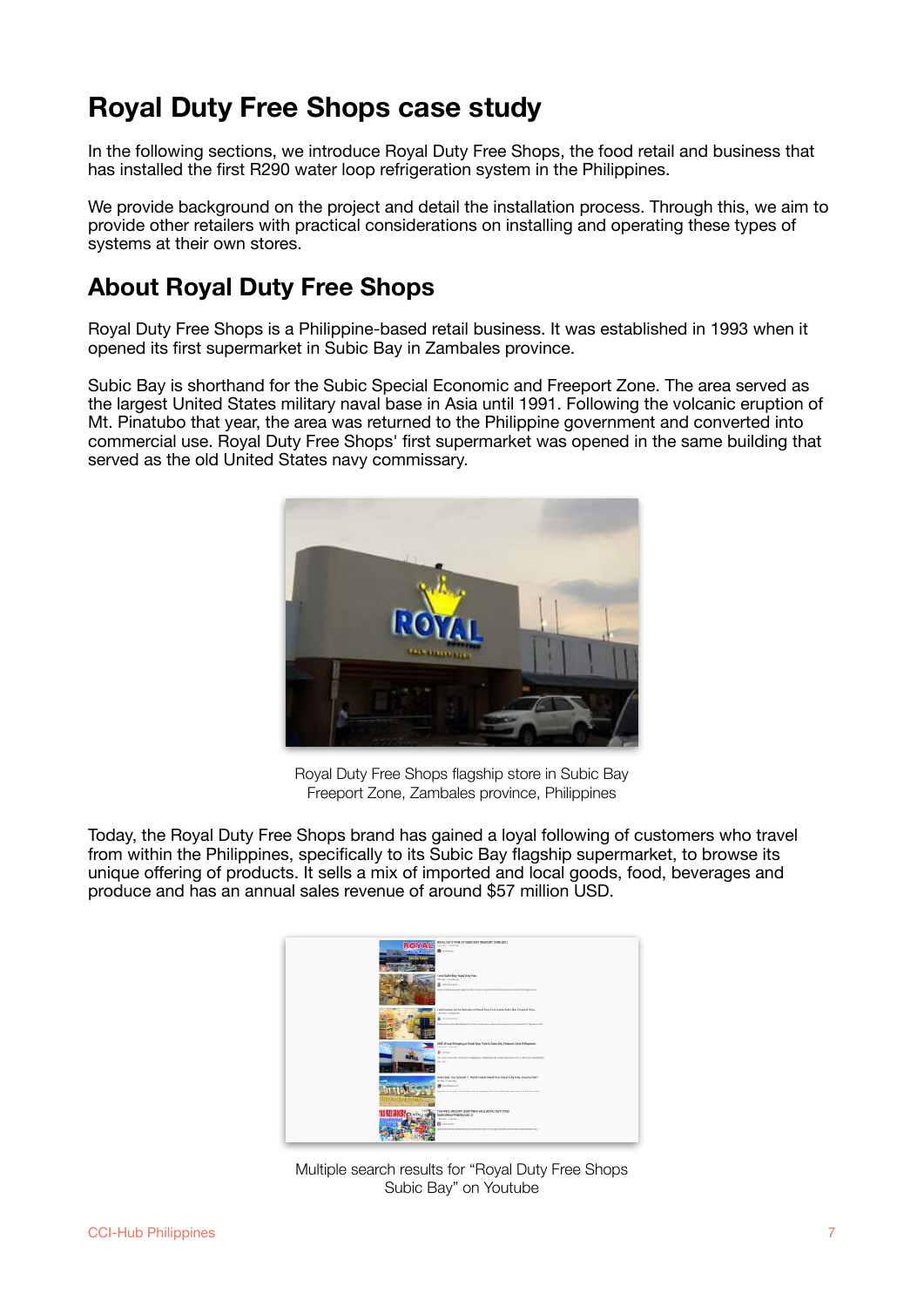#### <span id="page-7-0"></span>**Aging equipment, frequent breakdowns and high maintenance costs**

In 2019, Royal Duty Free Shops' flagship Subic Bay store had been operating for more than 26 years. The building itself was 50 years old. The refrigeration equipment ranged from 11 to 15 years old.

Royal Duty Free Shops' management team wanted to renovate and replace the refrigeration equipment in its chilled and frozen food sales area in order to solve two main issues:

- **Indoor heat emission:** All the old refrigeration equipment were stand-alone pieces of refrigeration equipment that emitted heat indoors within the sales area.
- **High maintenance costs:** The indoor heat emission caused frequent equipment breakdowns and unnecessary additional heat load on the store's air-conditioning system.

The solution had to fit the following criteria:

- **Eliminate unnecessary expenses:** The solution had to eliminate the indoor heat emission issue and thereby eliminate all unnecessary maintenance expenses.
- **Layout flexibility:** The solution had to be flexible to accommodate any changes to the layout of the store in case of any future expansion plans.
- **Zero store downtime:** The installation and commissioning of the equipment had to be done with zero store downtime because the project was scheduled to take place during the Christmas shopping season.
- **Environmental sustainability:** The equipment had to be environmentally sustainable because the businesses' primary customer base was increasingly of the younger generation who value this highly.

So in late 2019, Royal Duty Free Shops underwent a major renovation of the refrigerated sales section of its Subic Bay store. All of the store's HFC-based plug-in refrigerated display shelves, freezer cabinets and freezer chests were to be replaced with natural refrigerant-based equipment and a water loop system.

| <b>Equipment</b>                   | <b>Manufacturer</b> | Quantity |
|------------------------------------|---------------------|----------|
| Upright multi-deck chiller         | Freor               | 8        |
| Serve over chiller                 | Freor               | 7        |
| Glass door freezer                 | Freor               |          |
| Stand-alone freezer                | <b>AHT</b>          | 25       |
| Twin pump set                      | Grundfos            |          |
| Outdoor dry cooler with three fans | Güntner             |          |

List of main pieces of equipment, manufacturers and quantities for the new R290 refrigeration system at Royal Duty Free Shops

The old equipment used a refrigerant called R404a. R404a is a synthetic refrigerant in the hydrofluorocarbon (HFC) category. The new equipment used a refrigerant called R290. R290 is propane that is applied as a refrigerant. R290 is a natural refrigerant because propane is a chemical compound that consists only of hydrogen and carbon.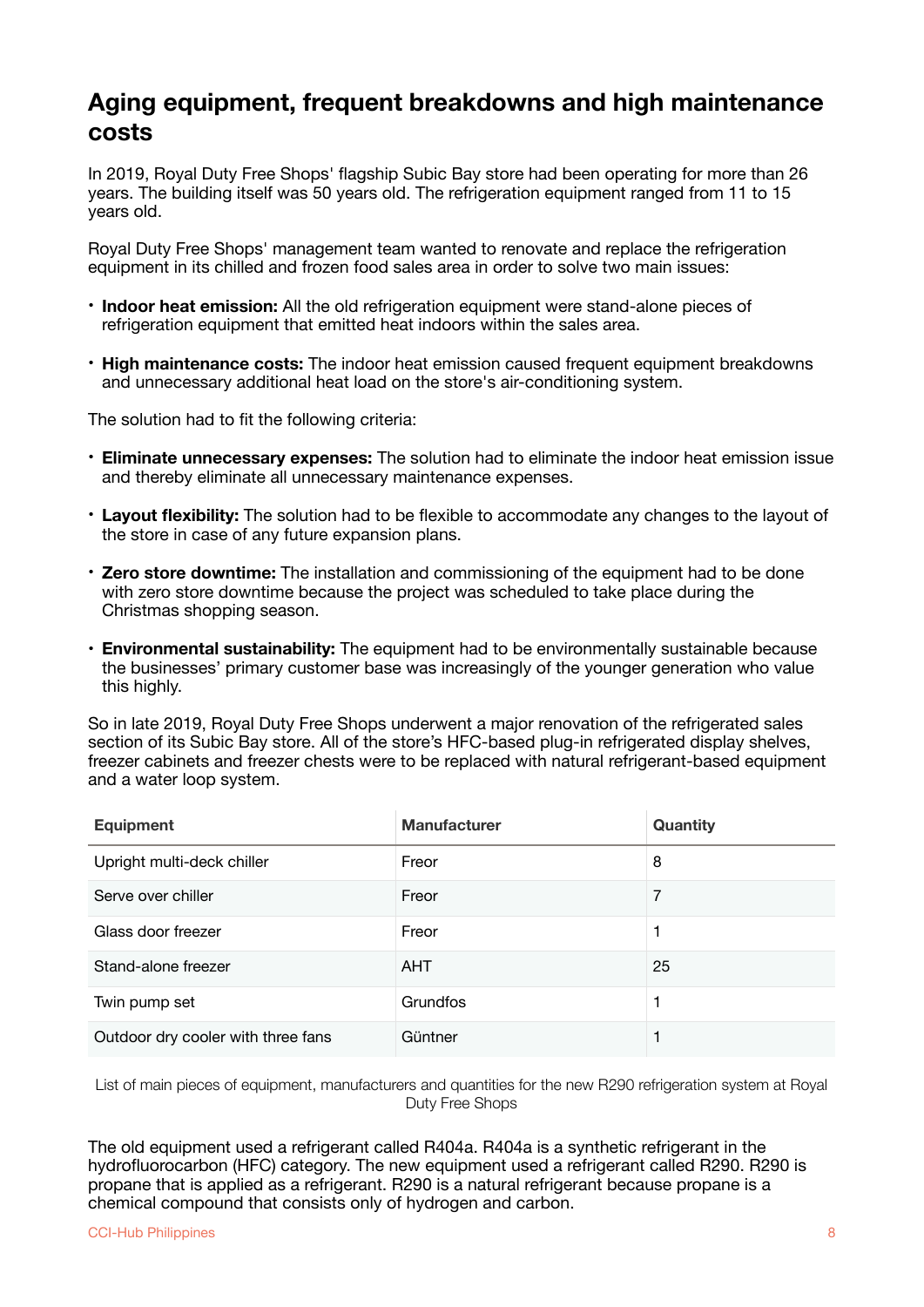#### **A short overview of the environmental impact of synthetic versus natural refrigerants**

In the 1980s and 1990s, HFCs began to replace by CFCs and HCFCs due to their ozone depletion potential.

Now, HFCs are being phased down under the Kigali Amendment due to their global warming potential.

They are being replaced by a new class of synthetic refrigerants called HFOs.

HFOs do not have ozone depletion or global warming potential. But there is growing concern over HFOs possible negative impacts on the environment (See "Zhai et al., 2014" in *Additional sources and citations* at the end of this report). Due to this, they are now also being subject to environmental regulation and scrutiny.

Refrigerants such as propane, carbon dioxide and ammonia are considered nonsynthetic natural refrigerants. This is because they consist of chemical compounds that already exist in the environment.

Natural refrigerants have negligible ozone depletion and global warming potential. There is also no uncertainty on the impact of these refrigerants in the environment. Due to this, they are not expected to be subject to any environmental regulation or scrutiny.

### <span id="page-8-0"></span>**The first R290 water loop refrigeration system in the Philippines**

The R290 water loop refrigeration system consists of all stand-alone plug-in pieces of refrigeration equipment that use R290. The main difference with a water loop system is that the refrigerated shelves and cabinets that line the walls and are used in the meat and deli area are all connected by water loop piping.

The water loop piping system carries all of the exhaust heat that would have been emitted inside the store and rejects it outside via a water pump and dry cooler system located outside of the building.



Basic diagram for the R290 water loop system

In addition to the equipment connected by the water loop piping, all of the HFC-based standalone freezer chests would be replaced with R290 stand-alone freezer chests. These freezer chests would not be connected to the water loop piping system.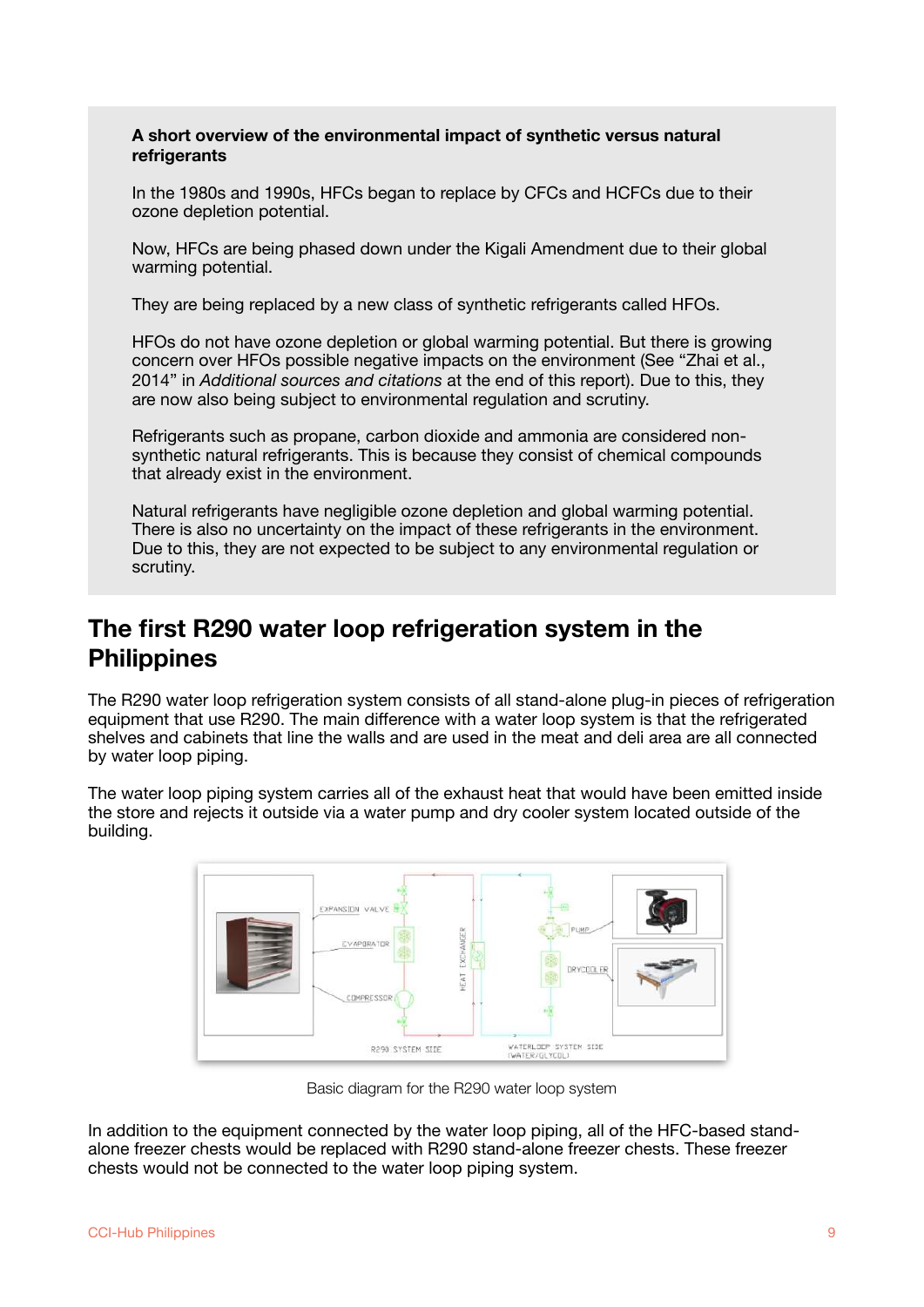### <span id="page-9-0"></span>**The installation process**



Basic layout of the chilled and frozen goods section of the supermarket

Royal Duty Free Shops hired a local contractor named Cold Front Technologies Asia to handle the renovation project. The project began in August and ended in December of 2019.

The Cold Front Technologies Asia team divided the installation process into three major phases.

- 1. Preparation and planning
- 2. Installation, testing and commissioning of the water loop system
- 3. Dismantling, installation, testing and commissioning of new display shelves

#### **Importance of employing properly trained and certified technicians**

When installing, servicing and maintaining your refrigeration equipment, it is important to make sure that all technicians and engineers are properly trained and certified.

The Philippines' Technical Education and Skills Development Authority (TESDA) is the official government institution mandated to develop and implement a certification program for the commercial refrigeration sector.

TESDA is the only authority that issues nationally recognized certification and assessment programs.

Within commercial refrigeration, TESDA has issued its "Commercial Refrigeration Installation & Servicing NC III" training regulations document. This document describes in detail the scope of certification, the type of equipment covered, core competency and training standards as well as the assessment and certification process.

Once a technician has undergone training and completed the assessment and certification process, they will be issued a national certificate. This certificate includes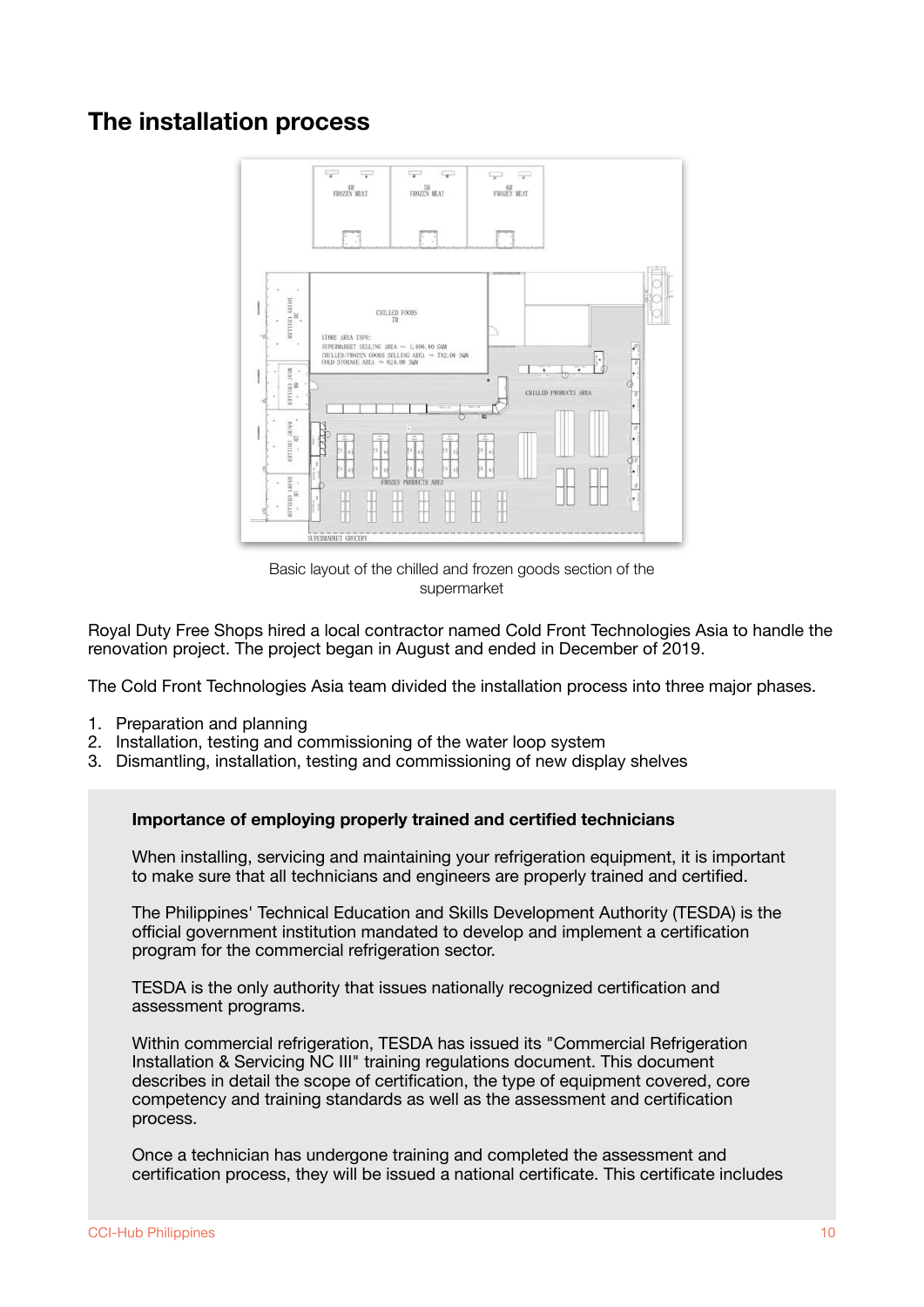a unique certification number which can be verified through TESDA's online registry of certified workers database.



Example of National Certificate Issued by TESDA Including Certificate Number, Certificate Type and Recipient Name

One of the main differences between today's latest technologies and traditionally used equipment for commercial refrigeration is the higher flammability of the refrigerants used. That is why it is important to employ properly trained and certified technicians. The technologies in use today require the use of new equipment, tools and instruments as well as new approaches to installation, service and maintenance.

For example, ordinary vacuum pumps used with traditional refrigerants such as HFCs and HCFCs cannot be used with R290 or other flammable refrigerants. ATEX compliant vacuum pumps need to be used. Also, during installation and servicing, technicians must bring with them a fire extinguisher and a ventilator if the site is not properly ventilated.

These new approaches to installation, servicing and maintenance were not previously required with older technologies and equipment.

### <span id="page-10-0"></span>**Preparation and planning**

The first thing that the Cold Front Technologies Asia team did was have an approved construction plan. This included the piping layout for the water loop system and a new electrical plan for the new equipment. The team also conducted site visits and inspections since the store was already existing and in operation.

Since the Royal Duty Free Shops management team required that the store have zero downtime, the Cold Front team split the installation of all the equipment into separate batches of around 3-4 units. The Cold Front team would then position, install, test and commission each batch of equipment overnight while the store was closed.

The Cold Front team then also prepared a list of all piping materials and tools that would be needed.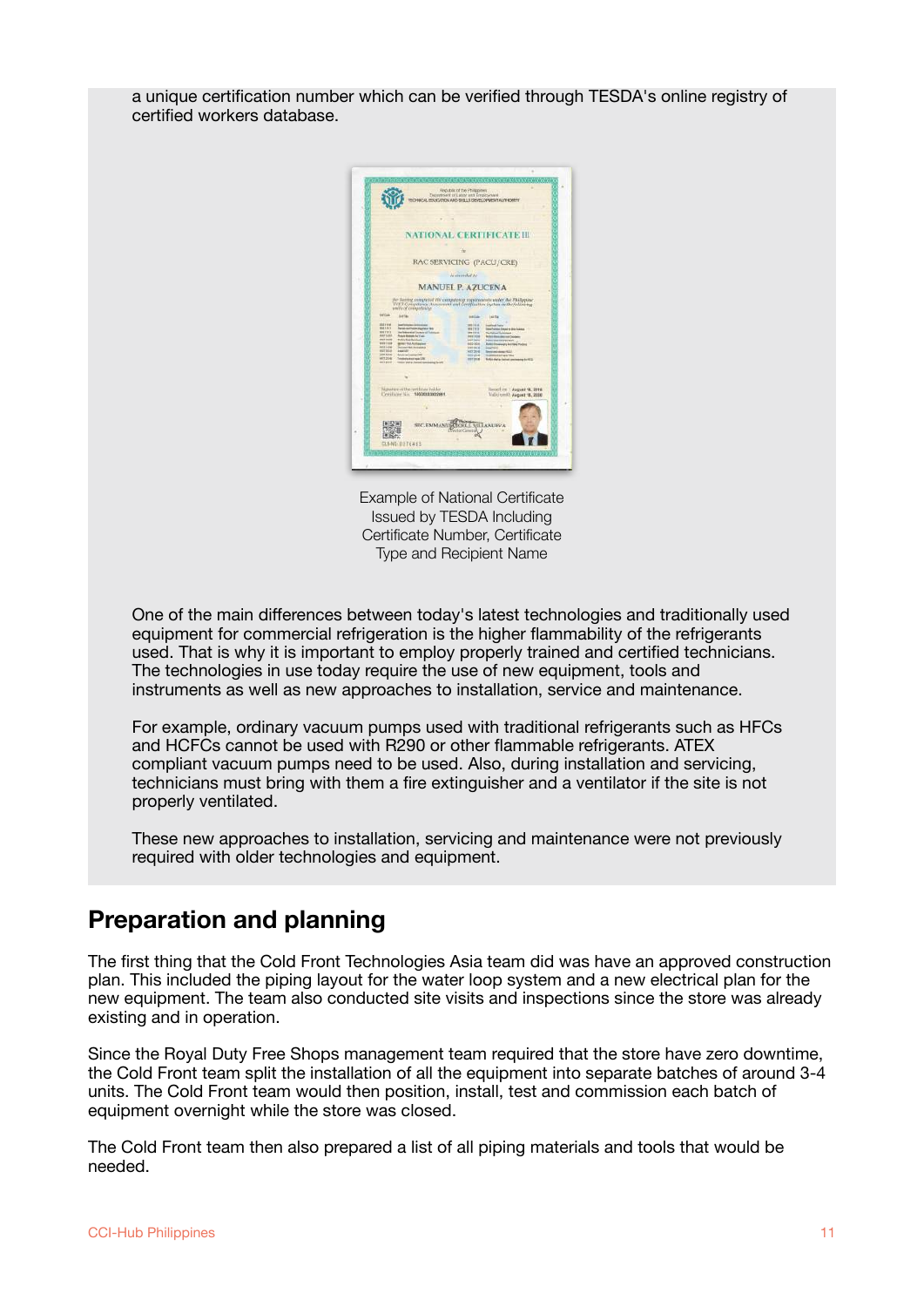

Piping materials and tools

Once the Royal Duty Free Shops management team approved the construction plan, the Cold Front team immediately placed the order for all the materials and tools since extra time would be needed to wait for the items being shipped in from overseas.

At this point, the Cold Front team moved into the next major phase of the project: the installation, testing and commissioning of the water loop system.

### <span id="page-11-0"></span>**Installation, testing and commissioning of the water loop system**

For this process, the first thing that the Cold Front team did was install the hangars, brackets and the stainless steel piping for the water loop system. The hangars and brackets were inside the store. The piping would later connect to the pump and dry cooler outside the store.

To install the pump and the dry cooler, the Cold Front team conducted air pressure and leak testing of the stainless steel pipes and connections.

Then the team charged the water loop system with a 50/50 water and glycol mixture. The system was then tested for a final time. The water loop system had to be fully operational before the



Installation of the pump and dry cooler outside the store

indoor refrigerated display shelves were installed and connected.

Once the water loop system was installed and tested and the refrigerated display shelves were fitted with the R290 compressors, the Cold Front team moved into the final phase of the project: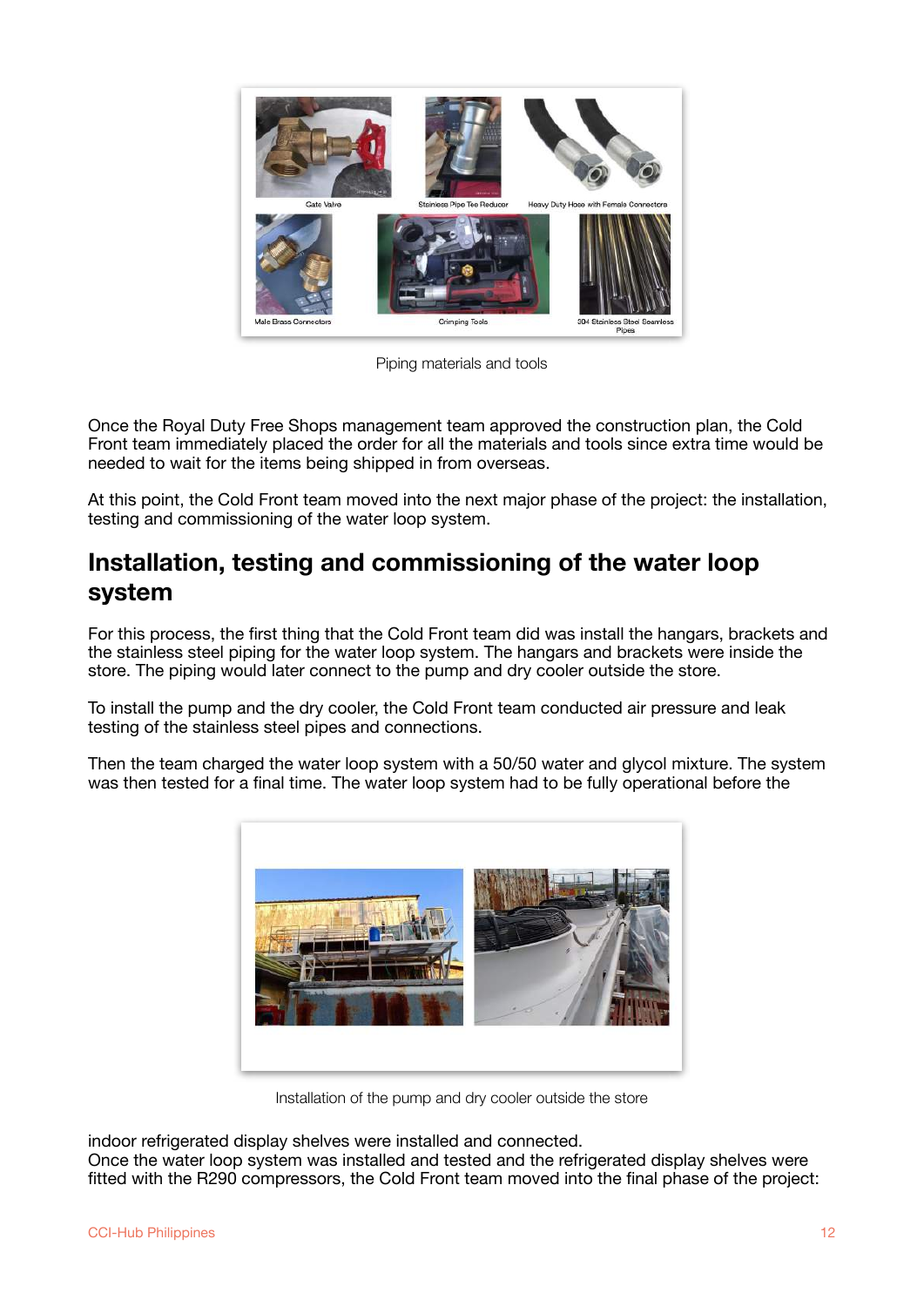the dismantling of the old refrigerated display shelves and the installation, testing and commissioning of the new refrigerated display shelves.

#### <span id="page-12-0"></span>**Dismantling, installation, testing and commissioning of the new display shelves**

Following the installation of the water loop system, the Cold Front team began the process of installing all the refrigerated display shelves inside the store.

The project coincided with the peak Christmas shopping season for Royal Duty Free Shops. Therefore, Cold Front team had to carry out the installation, testing and commissioning of the display shelves overnight.

This process was divided into five separate days where the separate batches of old display shelves would be dismantled and the new display shelves would be installed and commissioned at night, ready for operation by the store's opening the next morning.

The Cold Front team began work at 10pm and finished by 6am for every batch.

To illustrate, the first batch of refrigerated display shelves that the Cold Front team replaced were the three HFC-based beverage display shelves.

For this first batch, the team dismantled the three old pieces of HFC-based refrigerated display shelves for the beverage section. The team then aligned the R290 refrigerated display shelves using laser-based alignment tools. The equipment was then moved and positioned in to place.



Positioning the R290 water loop equipment

Then the team connected the ends of the three pieces of equipment, installed the drain lines and fastened each unit's connection to the water loop system.

Once all the mechanical connections were completed, the team connected the electrical power supply, commissioned the system and initiated the first temperature pull-down with the refrigerated beverages already placed on the shelves.

With the R290-based equipment, the time it took the equipment to reach the designed temperature from ambient temperature was one to two hours — **half the time it takes for HFCbased equipment**.

Once the desired temperature was reached, the team monitored the system to make sure it was operating properly.

This process was repeated for the rest of the R290-based refrigerated display shelves for the dairy, produce, cheese and deli sections.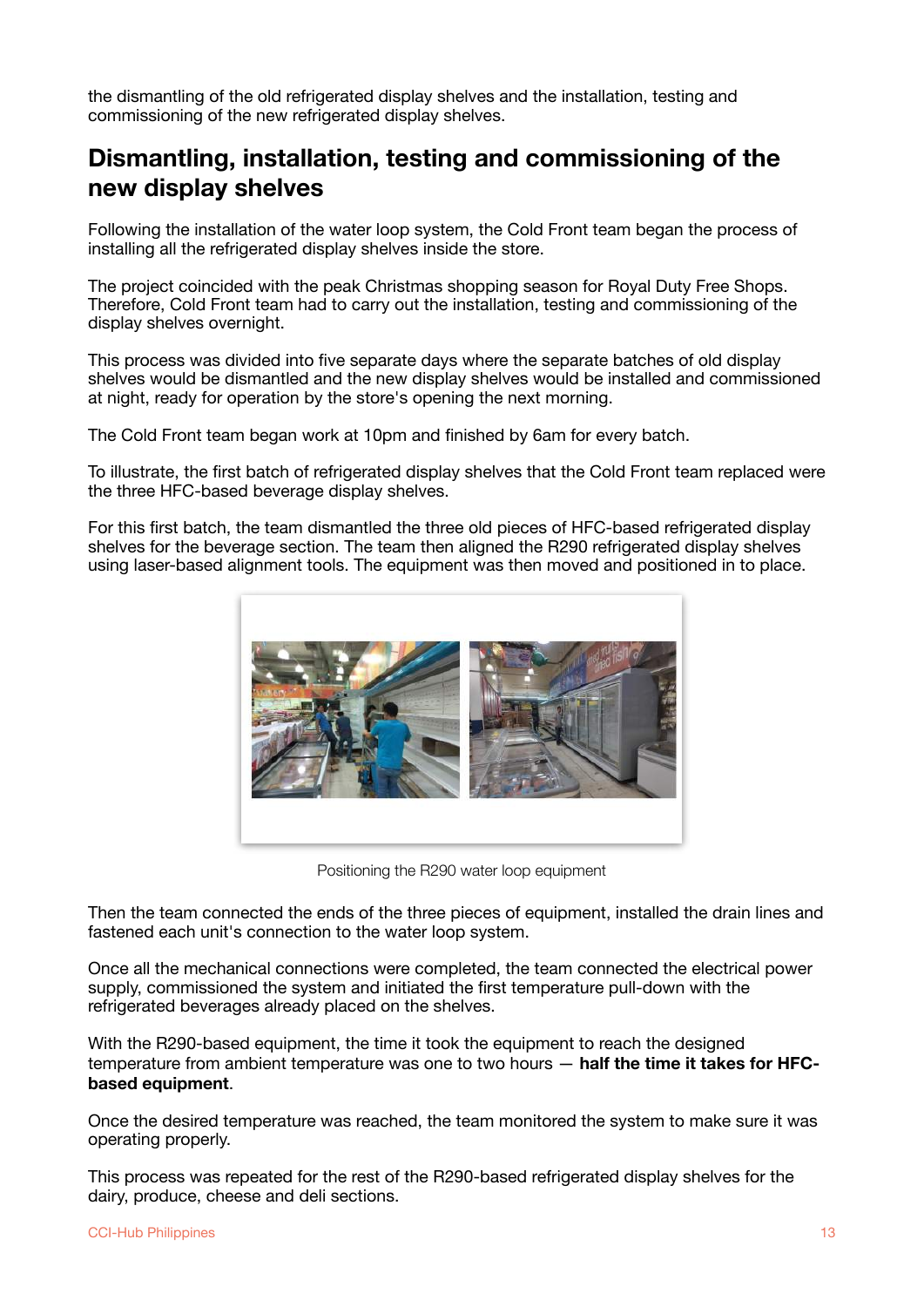Finally, the Cold Front team replaced all the old HFC-based stand-alone freezer chests with the 25 pieces of new R290 stand-alone freezer chests. These freezer chests were not connected to the water loop system.

#### **Practical maintenance considerations for the R290 water loop system**

R290 refrigeration systems and conventional refrigerant systems have similar maintenance standards. However, the Cold Front team suggests taking the following maintenance considerations into special account for R290-based refrigeration systems.

**No oil changes needed:** The R290 refrigerated display shelves and stand-alone freezer chests all use completely hermetic compressors that have a maximum of 150 grams of R290 refrigerant charge per refrigeration circuit. Therefore, there is no need for oil changes in the preventative maintenance schedule.

**Monthly cleaning:** It is important to conduct monthly cleaning of every refrigeration cabinet for sanitation purposes. This is true for both R290 refrigeration systems and conventional refrigeration systems.

**Retourquing of electrical connections:** It is important to retourque electrical connections to prevent any loose connections that may cause a fire. This is especially important for R290 refrigeration systems since R290 is flammable.

**Flameless repair tools:** It is important to use flameless tools when conducting repairs on the refrigeration system. This means using crimping tools and copper tubes rather than oxyacetylene welding.

Other important maintenance considerations include proper monitoring of the glycol in the system, cleaning of the wire strainers at the pump station once a year, and cleaning of the dry cooler fins once a quarter.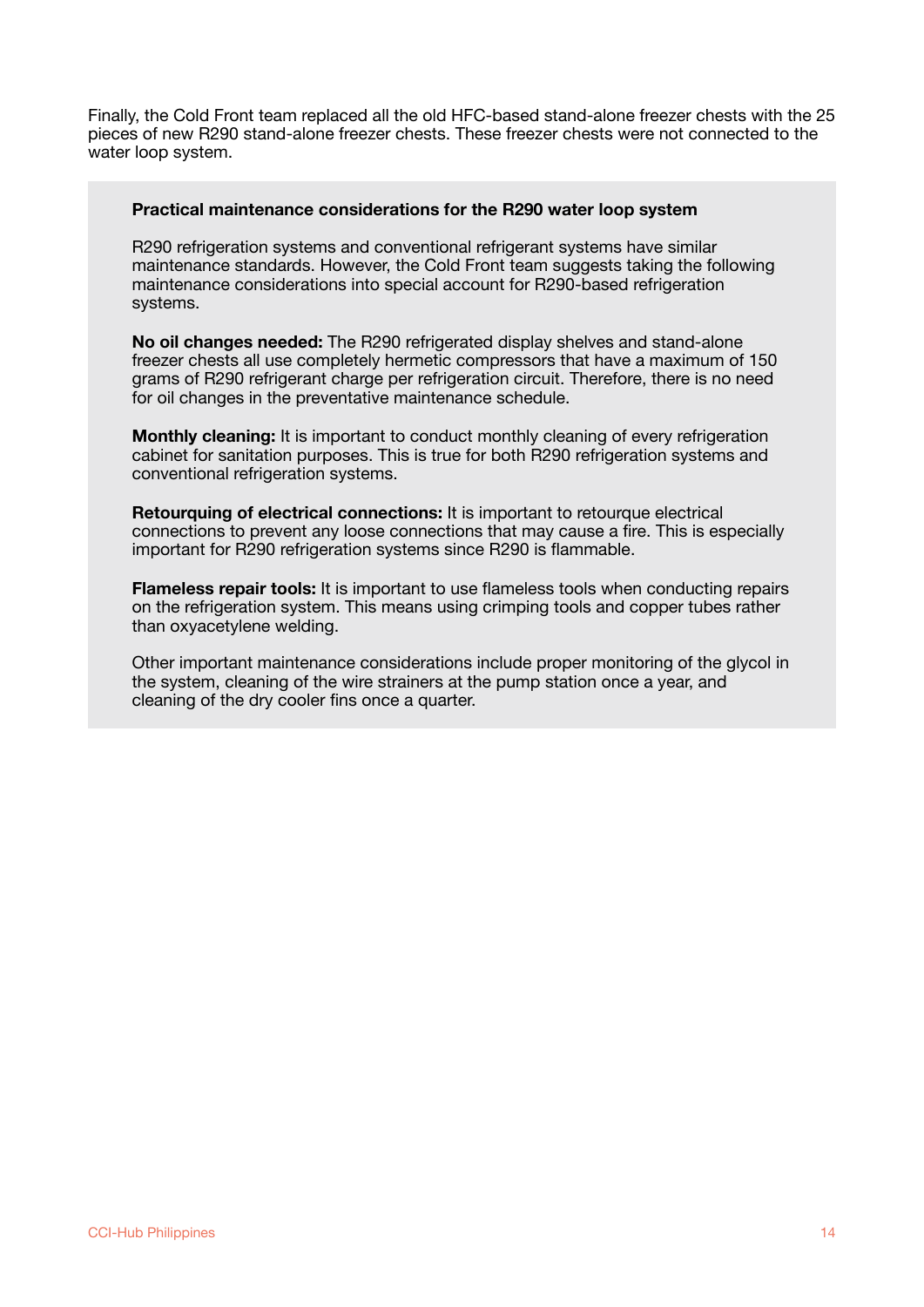## <span id="page-14-0"></span>**Data collection and analysis**

### <span id="page-14-1"></span>**Installing electrical sub-meters**

On July 31, 2021, Royal Duty Free Shops completed the installation of 10 sub-meters to measure the kWh energy consumption of all the R290 refrigerated display shelves, stand-alone freezer chests and water loop system.



Electrical sub-meters installed at Royal Duty Free Shops

Each sub-meter was linked to either one or several pieces of equipment, as outlined below:

| <b>Sub-meters</b> | <b>Equipment group</b>                                                                                                                    |
|-------------------|-------------------------------------------------------------------------------------------------------------------------------------------|
| Sub-meter 1       | Serve over chillers 1 and 2 (meat, deli and<br>cheese section)                                                                            |
| Sub-meter 2       | Serve over chiller 3 (meat, deli and cheese<br>section)                                                                                   |
| Sub-meter 3       | Serve over chiller 4 (meat, deli and cheese<br>section)                                                                                   |
| Sub-meter 4       | Stand-alone freezer chests 1 to 5                                                                                                         |
| Sub-meter 5       | Stand-alone freezer chests 6 to 10                                                                                                        |
| Sub-meter 6       | Stand-alone freezer chests 11 to 15                                                                                                       |
| Sub-meter 7       | Stand-alone freezer chests 16 to 20                                                                                                       |
| Sub-meter 8       | Stand-alone freezer chests 21 to 25                                                                                                       |
| Sub-meter 9       | Serve over chillers 5 to 7 (meat, deli and<br>cheese section)                                                                             |
| Sub-meter 10      | Refrigerated display shelves 1 to 9 (dairy,<br>produce, beverage and frozen goods section)<br>plus water loop pump station and dry cooler |

List of electrical sub-meters and associated equipment groups

Royal Duty Free Shops took daily readings of each sub-meter from August 1 to November 23 and recorded them manually on a worksheet.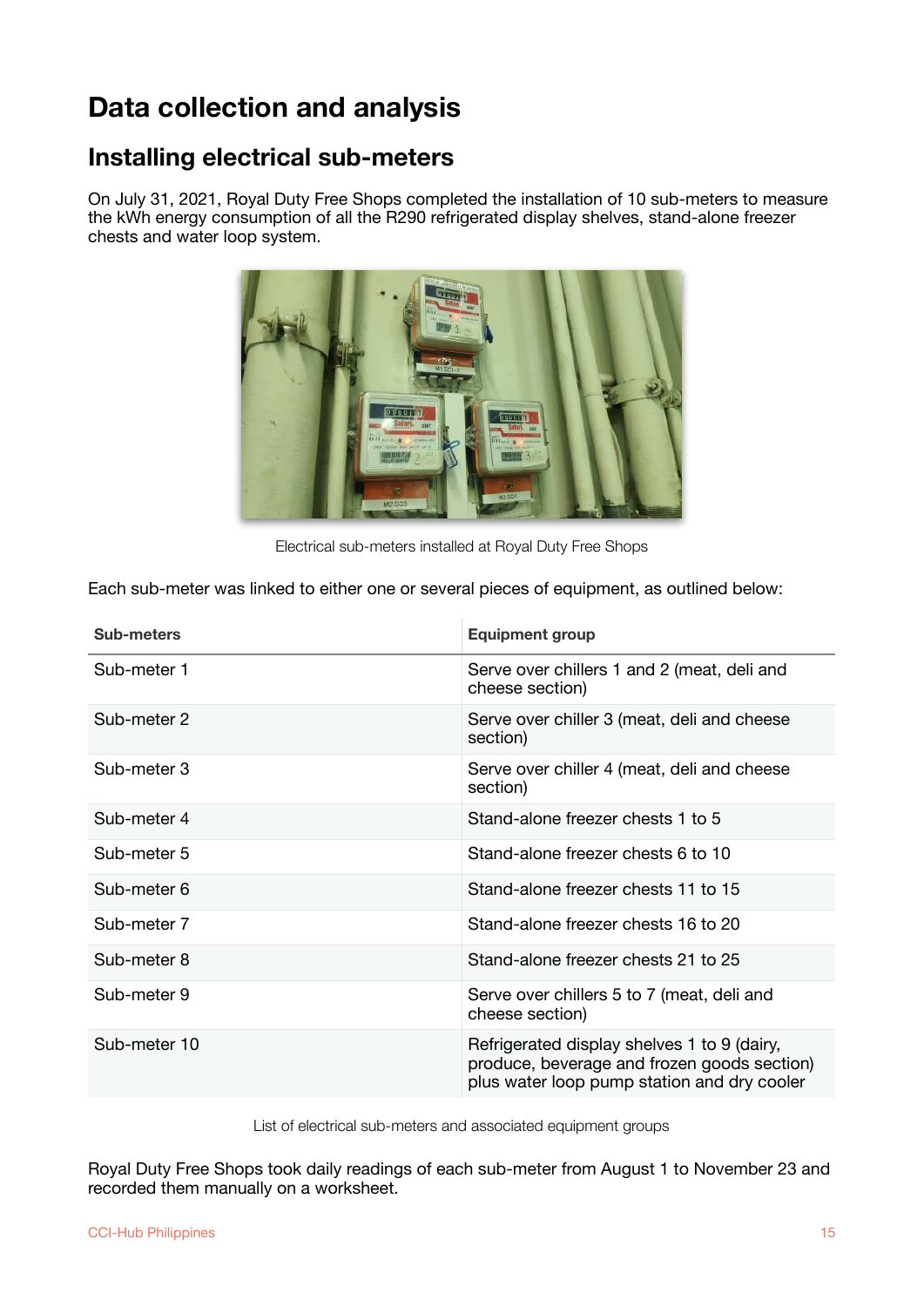shecco used raw data from August 1 to September 31 as a representative two-month data sample as the basis for the following analysis.

| <b>Sub-meters</b> | <b>Total kWh consumed (two months)</b> |
|-------------------|----------------------------------------|
| Sub-meter 1       | 2,061.10                               |
| Sub-meter 2       | 631.30                                 |
| Sub-meter 3       | 810.10                                 |
| Sub-meter 4       | 2,109.60                               |
| Sub-meter 5       | 3,085.90                               |
| Sub-meter 6       | 2,564.20                               |
| Sub-meter 7       | 3,183.40                               |
| Sub-meter 8       | 2,107.30                               |
| Sub-meter 9       | 2,459.20                               |
| Sub-meter 10      | 38,579.61                              |
| Total             | 57,591.71                              |

Total kWh consumed for all sub-meters in August and September combined

#### <span id="page-15-0"></span>**Analyzing energy consumption data**

By replacing its HFC-based refrigeration equipment with natural-refrigerant based equipment, Royal Duty Free Shops has achieved the following outcomes:

- Reduced energy consumption to an average of 741.35 kWh per day (versus an estimated 909.49 kWh per day from R404a equipment)
- Reduced its potential for on-site greenhouse gas emissions to a GWP value of 3 per kg of refrigerant (versus 3,922 per kg of refrigerant for R404a)
- Achieved an electrical energy intensity value of 216 kWh per  $m<sup>2</sup>$  per year (excluding lights, air-conditioning and ventilation systems, etc. More work needs to be done in this area but this figure is approaching industry best practice benchmarks from around the world)

The total amount of energy consumed by all of the equipment for the period from August to September was 57,591.71 kWh.

shecco extrapolated this figure out to a one year period to get an estimated total energy consumption figure of 345,550.28 kWh per year.

In addition, shecco analyzed energy consumption per sub-meter to obtain average energy consumption per equipment group per day.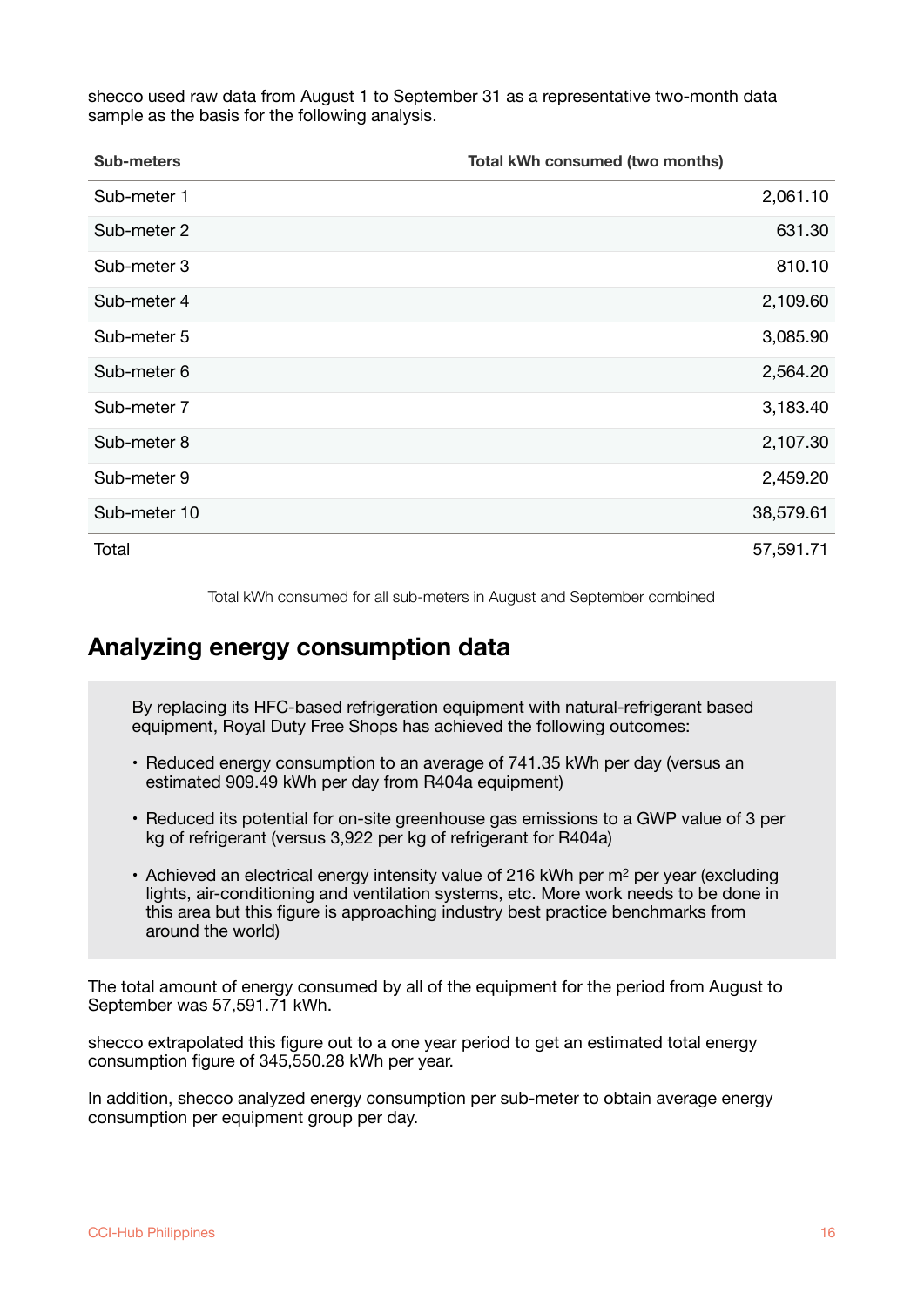| <b>Sub-meters</b> | Average kWh consumed per day |
|-------------------|------------------------------|
| Sub-meter 1       | 17.18                        |
| Sub-meter 2       | 10.52                        |
| Sub-meter 3       | 13.50                        |
| Sub-meter 4       | 7.03                         |
| Sub-meter 5       | 10.29                        |
| Sub-meter 6       | 8.55                         |
| Sub-meter 7       | 10.61                        |
| Sub-meter 8       | 7.02                         |
| Sub-meter 9       | 13.66                        |
| Sub-meter 10      | 642.99                       |
| Total             | 741.35                       |

Average kWh consumed per equipment group from August to September 2021

The entire system consumed 741.35 kWh on average per day in the period from August to September.

#### <span id="page-16-0"></span>**Average energy consumption per day in line with expectations**

In 2019, before the project was completed, Cold Front Technologies Asia presented its initial estimated average energy consumption figure for the entire R290 water loop system per day.

Cold Front estimated that the R290 water loop system would consume around 727.59 kWh per day.

The actual average energy consumption measured for the system per day from August to September is 741.35 kWh.

### <span id="page-16-1"></span>**Average energy consumption around 18.5% less than previous system**

In 2019, Cold Front Technologies Asia also presented estimated average daily energy consumption figures for an R404a plug-in system and an R404a remote system.

Cold Front Technologies Asia estimated an average daily energy consumption of 909.49 kWh for the R404a plug-in system and 1,158.35 kWh for the R404a remote system.

| <b>Refrigeration system</b> | Average energy consumption<br>per day in kWh | Percentage difference<br>compared to R290 waterloop |  |
|-----------------------------|----------------------------------------------|-----------------------------------------------------|--|
| R290 waterloop              | 741.35 N/A                                   |                                                     |  |
| R404a plug-in (estimated)   | 909.49                                       | 18.5%                                               |  |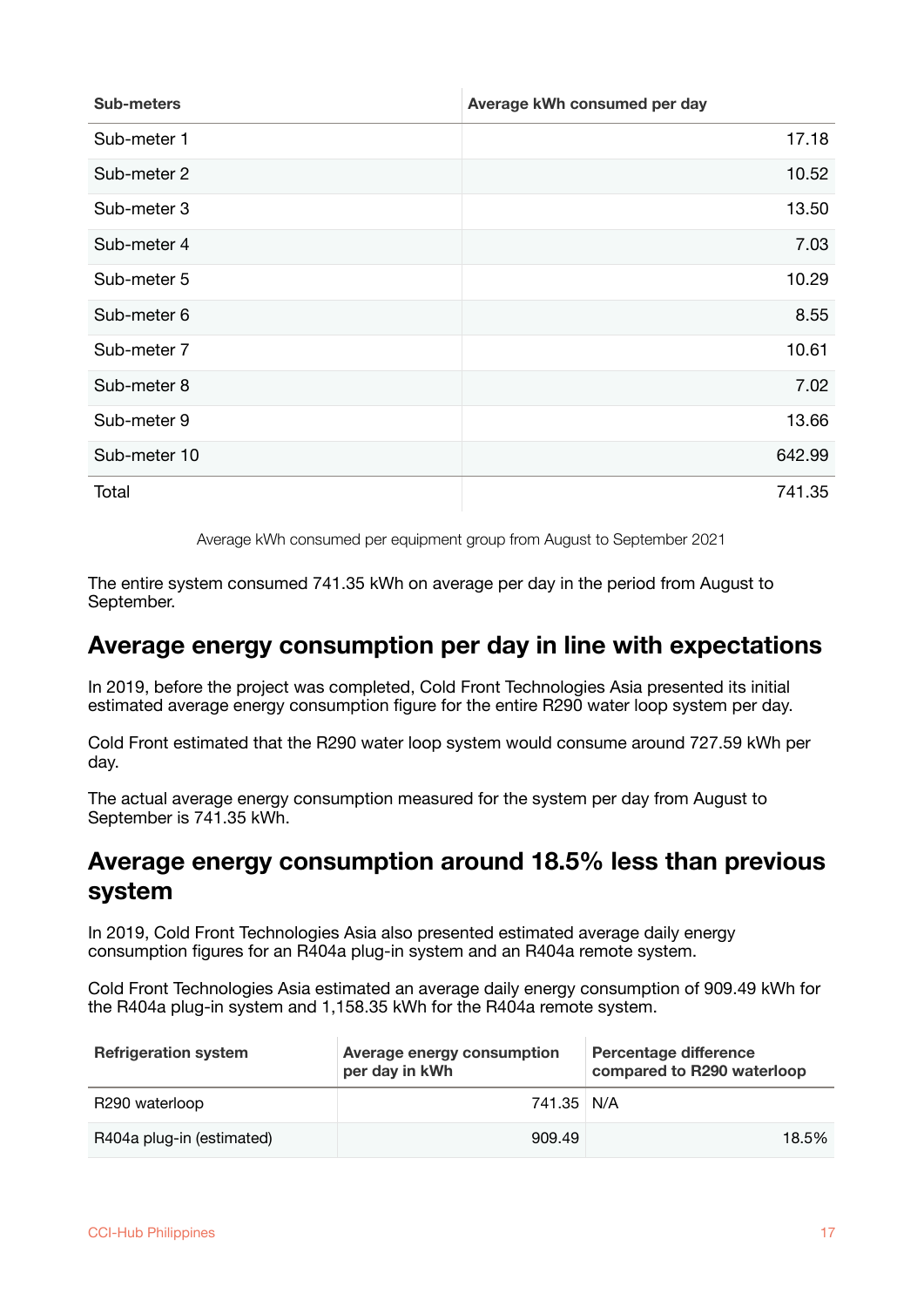| <b>Refrigeration system</b> | <b>Average energy consumption</b><br>per day in kWh | <b>Percentage difference</b><br>compared to R290 waterloop |  |
|-----------------------------|-----------------------------------------------------|------------------------------------------------------------|--|
| R404a remote (estimated)    | 1.158.35                                            | 36%                                                        |  |

Average energy consumption per day comparison between R290 water loop and R404a plug-in and remote systems

### <span id="page-17-0"></span>**Benchmarking electrical energy intensity**

In order to conduct an initial comparison and analysis of the resulting energy consumption data, shecco used the electrical energy intensity benchmark used widely in the international commercial food retail industry.

Electrical energy intensity is defined as the total amount of electrical energy consumed in kWh per square meter of sales area per year (kWh/m2/year).

Based on our analysis of the data from August to September, we found that the R290 water loop system would consume an estimated 345,550.28 kWh per year.

The supermarket has a total sales area of 1,600 m2.

Therefore, the estimated electrical energy intensity of the supermarket is about 216 kWh per square meter of sales area per year.

This is very low compared to the average electrical energy intensity figures we found for similar sized supermarkets and stores in published studies from the U.S. and Europe over the past decade (See *Additional sources and citations* at the end of this report).

However, these studies take into account the energy used for other major store equipment such as lighting, air-conditioning and ventilation.

More work is needed to reach a more comparable estimated electrical energy intensity value for this Royal Duty Free Shops store.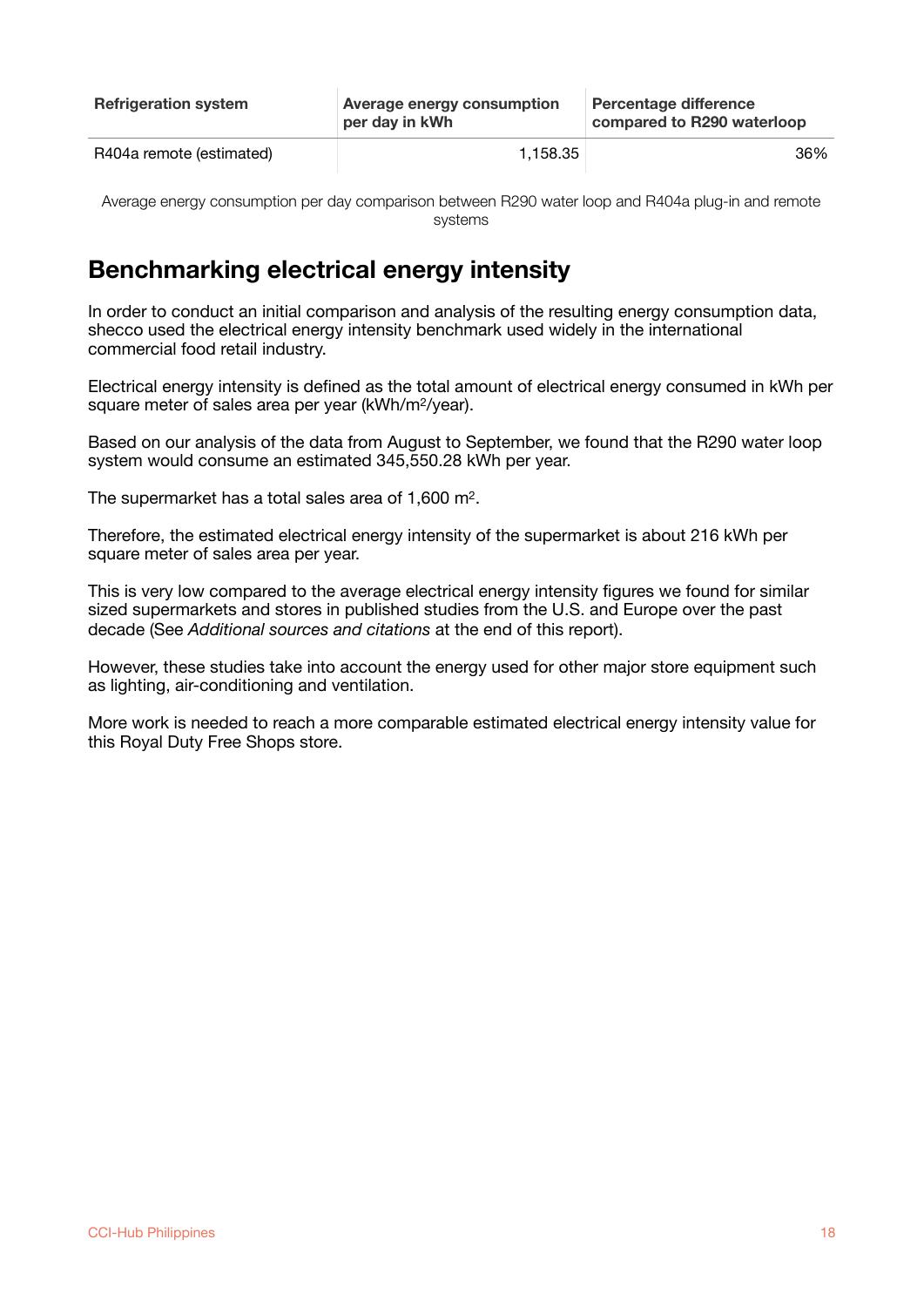## <span id="page-18-0"></span>**Learn more**

### <span id="page-18-1"></span>**Carbon emissions from a supermarket's perspective**

If you manage a commercial food retail business (supermarket, hypermarket, grocery or convenience store), it is helpful to look at your overall carbon emission footprint as a direct vs. indirect pie chart.



#### Indirect emissions

75% of your overall carbon emissions footprint is generally attributable to off-site or indirect emissions.

Indirect emissions result from the consumption of electricity produced by fossil fuel power plants off-site. This electricity is used to power your store's heating, ventilation, air-conditioning and refrigeration systems as well as lights and other ancillary devices such as bakery equipment or comfort room hand dryers for example

Close to 50% percent of the Philippines' current energy mix is supplied by coal and 25% by natural gas, according to the Philippines Department of Energy's [2015 Power Generation Mix](https://www.doe.gov.ph/energy-statistics?q=energy-resources/powermix&withshield=1)  [data](https://www.doe.gov.ph/energy-statistics?q=energy-resources/powermix&withshield=1).

Indirect emissions can be mitigated through the use of on-site renewable energy generation such as roof-top solar panels. They can also be mitigated by using renewable energy [power supply](https://www.doe.gov.ph/sites/default/files/pdf/e_ipo/leif_2014_2.pdf)  [agreements.](https://www.doe.gov.ph/sites/default/files/pdf/e_ipo/leif_2014_2.pdf)

#### Direct emissions

Around 25% of this pie chart is attributable to on-site or direct emissions.

The majority of direct emissions at a commercial food retail business result from refrigerant leakage from the store's refrigeration and air-conditioning systems during maintenance and disposal.

These systems leak at an average rate of 15-30% per year — often much higher — according to a 2015 report by the [United Nations Environment Programme Technology and Economic](https://ozone.unep.org/sites/default/files/2019-08/TEAP_Task-Force-XXVI-9_Update-Report_September-2015.pdf)  [Assessment Panel](https://ozone.unep.org/sites/default/files/2019-08/TEAP_Task-Force-XXVI-9_Update-Report_September-2015.pdf).

In addition, the Washington, D.C.-based non-governmental organization, Environmental Investigation Agency (EIA) found that HFC refrigerants were leaking at 57% of the stores involved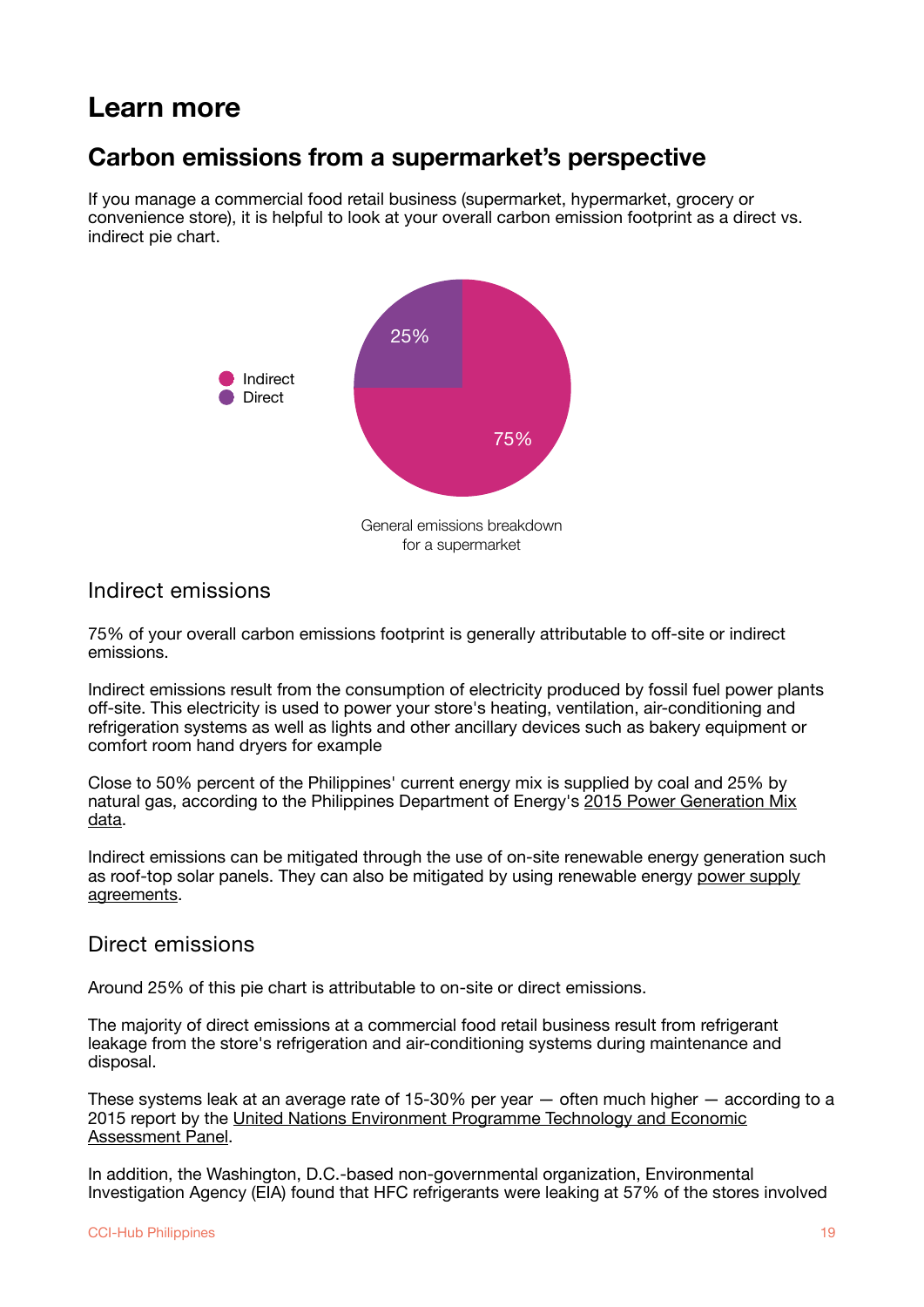in a months-long investigation of grocery stores and supermarkets in the Washington, D.C. area in 2021. This included 60% of Walmart stores that were investigated, according to the [report](https://eia-global.org/reports/20210215-leaking-havoc-report#:~:text=February%2015,%202021,pollutant%20hydrofluorocarbon%20(HFC)%20refrigerants.&text=Sixty%20percent%20of%20the%20Walmart,EIA%20had%20a%20refrigerant%20leak.).

Therefore, we strongly recommend that you, as a commercial food retail business manager, consider making the investment to reduce your store's indirect and direct emissions through the use of HFC-free and energy refrigerant refrigeration equipment.

### <span id="page-19-0"></span>**Other HFC-free and energy efficient equipment options**

*The following is adapted from "SuperSmart, Eco-friendly Supermarkets - an Overview, 2016". See Additional sources and citations at the end of this report.* 

The latest HFC-free and energy efficient refrigeration systems generally fall into three categories:

**Stand-alone (a.k.a "self-contained" or "plug-in"):** These systems are similar to domestic refrigerators. Stand-alone equipment is often a display case where the refrigeration system is integrated into the cabinet and the condenser heat is rejected to the sales area of the supermarket. The function of plug-in equipment is usually to display ice cream or cold beverages such as beer or soft drinks. HFC-free options include equipment using R290 (with or without a water loop system), R600a or occasionally R744 as refrigerants.



R290 island stand-alone cabinet from AHT

**Condensing units:** These systems are small-size refrigeration equipment with one or two compressors and a condenser installed outdoors or in a small machine room. Condensing units provide refrigeration to a small group of cabinets installed in convenience stores and small supermarkets. HFC-free options usually include equipment using R744 as a refrigerant.



Panasonic 20HP outdoor condensing unit

**Centralized:** Centralized systems consist of a central refrigeration unit located in a machine room. There are two types of centralized systems: direct and indirect systems. In a direct system, racks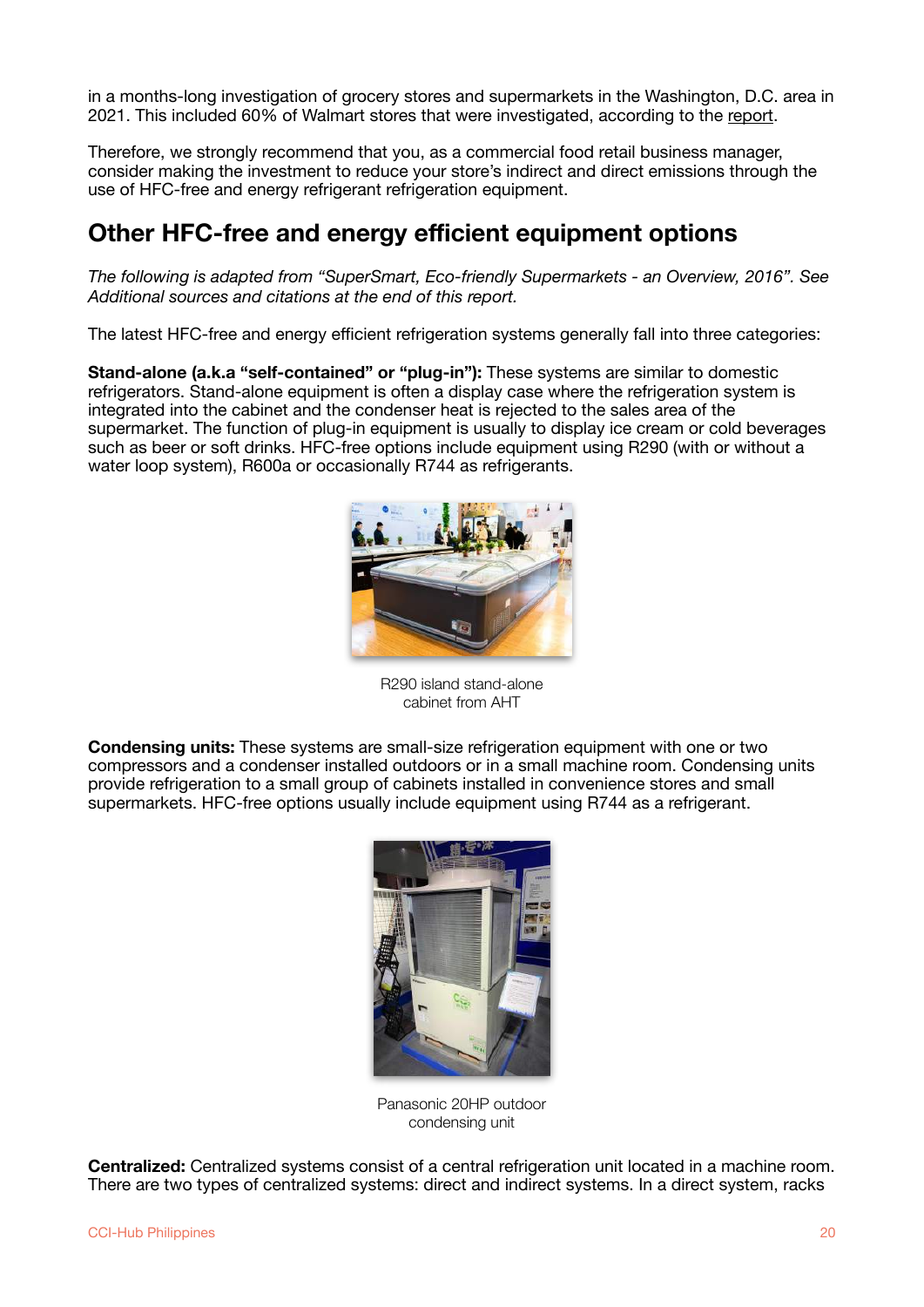of compressors in the machine room are connected to the evaporators in the display cases and to the condensers on the roof by long pipes containing the refrigerant.

In an indirect system, the central refrigeration unit cools a fluid that circulates between the evaporator in the machine room and the display cases in the sales area. This fluid is known by different names, such as secondary refrigerant, secondary fluid, secondary coolant, heat transfer fluid, or brine. Secondary fluid is typically a solution of water with salts or alcohols which decreases the freezing point of water well below zero.

HFC-free options often include systems using R744 or occasionally ammonia as refrigerants.

See below for a table summarizing the different types of refrigeration systems used in food retail and refrigerants, applications and capacities.

| <b>Type</b>        | <b>Application</b>                                                 | <b>Capacity</b><br>(kW) | <b>Traditional</b><br>refrigerants          | <b>HFC-free</b><br>refrigerants   | <b>Emission</b> | Global<br>numbers<br>(millions) |
|--------------------|--------------------------------------------------------------------|-------------------------|---------------------------------------------|-----------------------------------|-----------------|---------------------------------|
| Stand-alone        | Small stores,<br>gas stations,<br>offices and<br>hotels            | $0.1 - 2$               | R22, R134a,<br>R404A,<br><b>R507A</b>       | R <sub>290</sub> ,<br>R600a, R744 | Low             | ~50                             |
| Condensing<br>unit | Medium-<br>small stores,<br>gas stations,<br>offices and<br>hotels | $5 - 25$                | R22, R134a,<br>R404A,<br>R <sub>50</sub> 7a | R744                              | Medium          | $~1$ – 30                       |
| Centralized        | Supermarket<br>s.<br>hypermarket<br>s                              | 20-1000                 | R22, R134a,<br>R404A,<br>R507a              | R744, R290,<br>R717               | High-<br>medium | ~10.5                           |

Major refrigeration system types in commercial food retail businesses

### <span id="page-20-0"></span>**Technology selection considerations**

*The following is adapted from "SuperSmart, Eco-friendly Supermarkets - an Overview, 2016". See Additional sources and citations at the end of this report.* 

Equipment and components selection is of high importance for proper operation of heating, ventilation, air conditioning and refrigeration systems. Implementing new technologies can save energy and prolong the service life of these systems.

The following recommendations are given as best practices in installation:

- Choose refrigeration systems with minimum possible quantity of refrigerant relative to cooling capacity (e.g. reduce length of piping and pipe bends)
- Optimize number of compressors on a rack, and minimize starts during lower load operation, if possible using inverter motors having in mind efficient operation during part load
- Ensure minimum head pressure at design and allow head pressure to float to the lowest level possible to ensure system stability
- Take care that condenser pipework design allows liquid refrigerant to drain back to the receiver under all operating conditions
- Specify independent isolation of split/larger condensers to compensate for refrigerant migration in all ambient conditions
- Design the plant for minimum vibration, ample ventilation and ease of access to maintenance
- Specify minimum use of non-hermetic components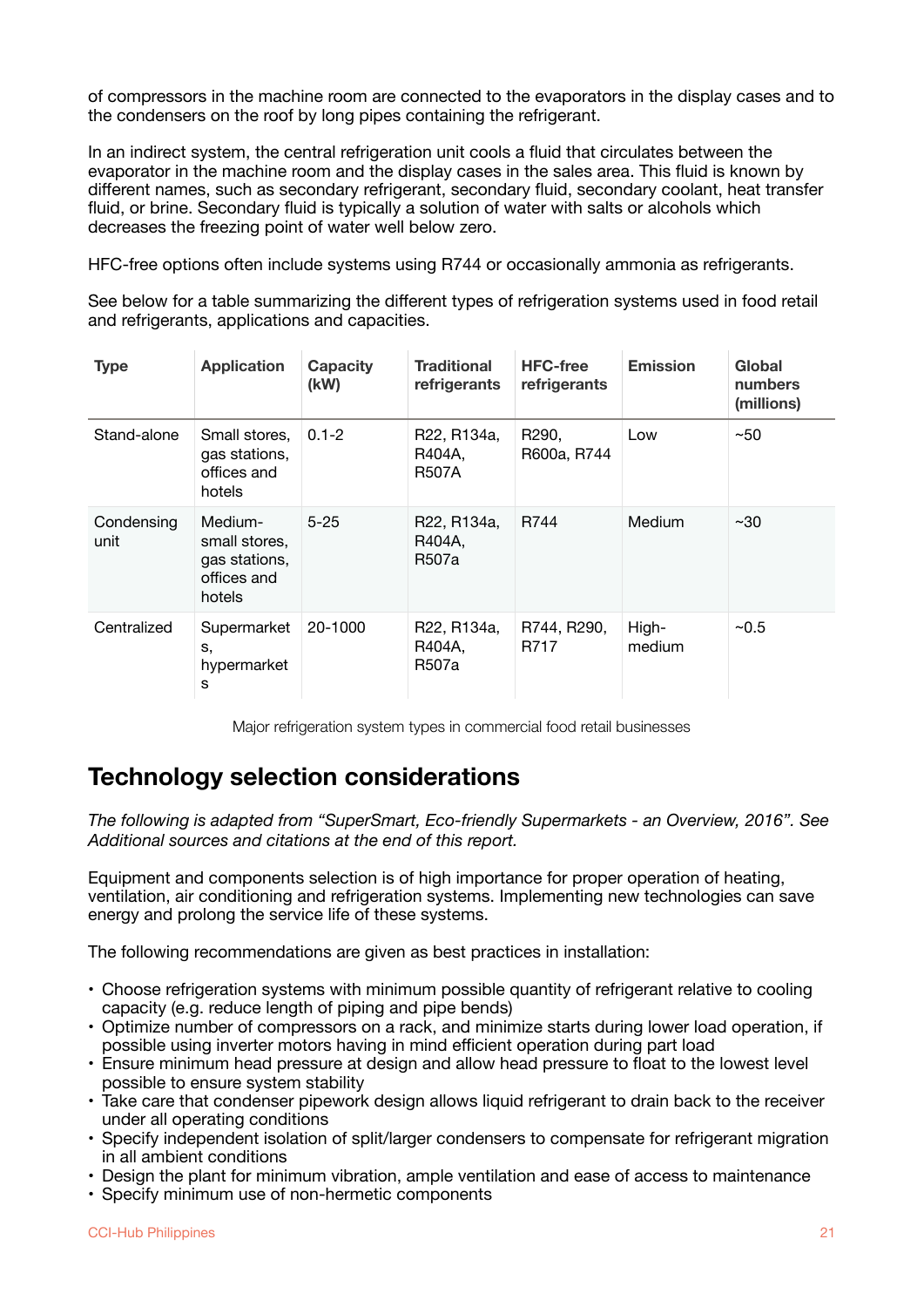- Opt for full pump-down capacity receivers
- Size the system capacity correctly, according to the estimated cooling requirement and outdoor conditions. Over sizing induces cost increase, larger components and refrigerant charge, together with increased amount of part load operation.

Equipment and components should further have clear indications and procedures about required regular maintenance and operation checks.The suggestions given above are valid also for HVAC systems. Having in mind that HVAC systems can differ a lot, depending on the building location, capacity, and type of system, proper equipment and components selection of HVAC systems is of high significance for proper supermarket operation.

Some examples of possible selection of components is reported below. Components are grouped according to their role in the refrigeration system:

- Refrigeration systems (sub-coolers, heat recovery systems, condenser technology, electronic expansion valve)
- Display cases (LED lighting, sliding lids, glass doors, anti-condensation glass doors and night blinds)
- Electronics (periodic frame heating, electronic expansion valves, remote service system, latest control software)
- Controls and monitoring system components (adaptive controls, continuously monitor and adjust system parameters such as superheat or evaporating/condensing pressures, speed controllers for evaporator/condenser fans, timers for display case lighting, on-demand defrost, night-time set back, remote service system, latest control software, wireless communication)